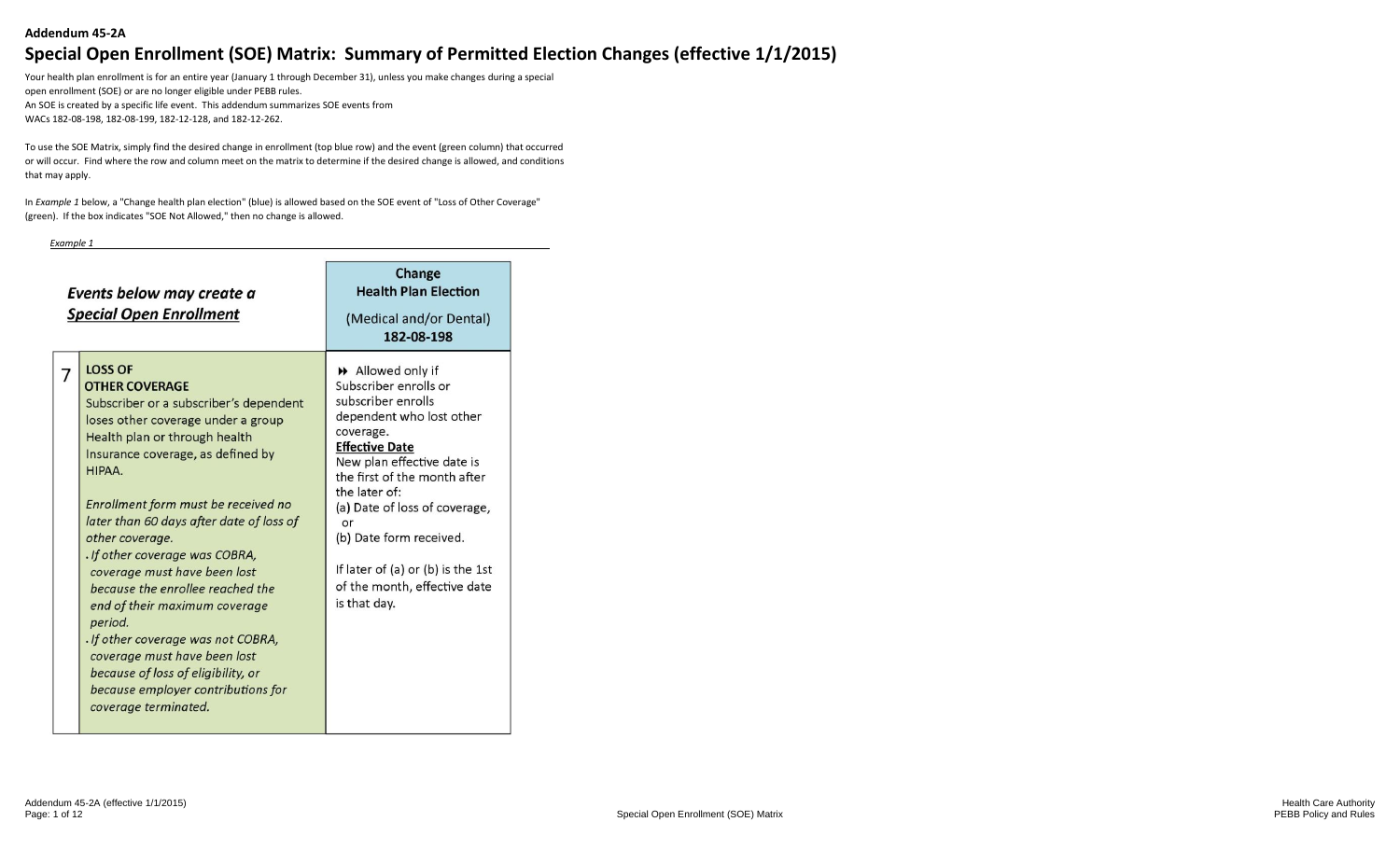This matrix only summarizes special open enrollment events in chapter 182-08 WAC and 182-12 WAC. It does not describe other circumstances such as initial eligibility, open enrollment, or termination for loss of eligibility Notification of a special open enrollment (SOE) event **must be received no later than sixty (60) days after the event occurs**, except for birth/adoption SOE events.

Provides example(s) of IRS "consistency rule;" the election change must be allowable under Internal Revenue Code, and correspond to and be consistent with the event that creates the SOE.

|                | Events below may create a<br><b>Special Open Enrollment:</b>                                                                                                                                                          | Valid documents for proof of the<br>event that created the Special Open<br>Enrollment (SOE) are listed below.<br>This list is not all inclusive.<br>Forms listed in this column are used<br>to verify evidence of the SOE. | Change<br><b>Health Plan Election</b><br>(Medical and/or Dental)<br>182-08-198                                                                                                                                                                                                                                         | <b>Enroll Dependent(s)</b><br><b>Health Plan Coverage</b><br>(Medical and/or Dental)<br>182-12-262                                                                                                                                                                                                                                                                                                                          | <b>Remove Dependent(s)</b><br>from<br><b>Health Plan Coverage</b><br>(Medical and/or Dental)<br>182-12-262                                                                                                                                                                                                                                                              | <b>Waive</b><br><b>Enrollment in Medical</b><br>(Employees Only)<br>182-12-128                                                                                                                                                                                                                                                             | <b>Return from Waived</b><br><b>Enrollment in Medical</b><br>(Employees Only)<br>182-12-128                                                                                                                                                                                                                                                                                                                   | <b>Enroll In or Change</b><br><b>Premium Payment Plan</b><br>(Employees Only)<br>182-08-199                                                                                                                                                                                                             | <b>Enroll In or Change</b><br><b>Medical FSA</b><br>(Employees Only)<br>182-08-199                                                                                                                                                                                                                                                                                                                                                                                                                                     | <b>Enroll In or Change</b><br><b>DCAP</b><br>(Employees Only)<br>182-08-199                                                                                                                                                                                                                                                                                                                                                                                                                                                     |
|----------------|-----------------------------------------------------------------------------------------------------------------------------------------------------------------------------------------------------------------------|----------------------------------------------------------------------------------------------------------------------------------------------------------------------------------------------------------------------------|------------------------------------------------------------------------------------------------------------------------------------------------------------------------------------------------------------------------------------------------------------------------------------------------------------------------|-----------------------------------------------------------------------------------------------------------------------------------------------------------------------------------------------------------------------------------------------------------------------------------------------------------------------------------------------------------------------------------------------------------------------------|-------------------------------------------------------------------------------------------------------------------------------------------------------------------------------------------------------------------------------------------------------------------------------------------------------------------------------------------------------------------------|--------------------------------------------------------------------------------------------------------------------------------------------------------------------------------------------------------------------------------------------------------------------------------------------------------------------------------------------|---------------------------------------------------------------------------------------------------------------------------------------------------------------------------------------------------------------------------------------------------------------------------------------------------------------------------------------------------------------------------------------------------------------|---------------------------------------------------------------------------------------------------------------------------------------------------------------------------------------------------------------------------------------------------------------------------------------------------------|------------------------------------------------------------------------------------------------------------------------------------------------------------------------------------------------------------------------------------------------------------------------------------------------------------------------------------------------------------------------------------------------------------------------------------------------------------------------------------------------------------------------|---------------------------------------------------------------------------------------------------------------------------------------------------------------------------------------------------------------------------------------------------------------------------------------------------------------------------------------------------------------------------------------------------------------------------------------------------------------------------------------------------------------------------------|
| $\mathbf{1}$   | <b>MARRIAGE</b><br>Acquires a new dependent due to<br>marriage.<br>Enrollment form must be received no<br>later than 60 days after date of<br>marriage.                                                               | · Marriage certificate                                                                                                                                                                                                     | >> Allowed only if<br>subscriber enrolls new<br>spouse.<br><b>Effective Date</b><br>New plan effective date is<br>the first of the month after<br>the later of:<br>(a) Date of marriage,<br>(b) Date form received.<br>If later of (a) or (b) is the 1st<br>of the month, effective date<br>is that day.               | > Subscriber may enroll<br>new spouse and any<br>dependent children of<br>spouse. Existing uncovered<br>dependents may not enroll<br><b>Enrollment Date</b><br>Enroll effective first day of<br>month after the later of:<br>(a) Date of marriage,<br>(b) Date form received.<br>If later of (a) or (b) is the 1s<br>of the month, enrollment<br>date is that day.                                                          | Allowed only if<br>dependent enrolls under<br>the new spouse's plan.<br><b>Remove Date</b><br>Remove dependent from<br>coverage the last day of the<br>month of the later of:<br>(a) Date of marriage,<br><sub>or</sub><br>(b) Date form received.<br>If later of (a) or (b) is the 1st<br>of the month, remove date<br>is the last day of the<br>previous month.       | >> Allowed only if employee<br>enrolls under the new<br>spouse's plan.<br><b>Waive Date</b><br>Waive coverage the last day<br>of the month of the later of:<br>(a) Date of marriage,<br>(b) Date form received.<br>If later of (a) or (b) is the 1st<br>of the month, waive date is<br>the last day of the previous<br>month.              | >> Employee may enroll in<br>order to enroll new spouse<br>or children acquired<br>through the marriage.<br>Other dependents may not<br>enroll.<br><b>Enrollment Date</b><br>Enroll effective first day of<br>month after the later of:<br>(a) Date of marriage,<br>or<br>(b) Date form received.<br>If later of (a) or (b) is the 1st<br>of the month, enrollment<br>date is that day.                       | Premium payment plan<br>changes allowed when<br>consistent with a change in<br>group health plan<br>enrollment.<br>Premiums collected pre-tax<br>if spouse and/or<br>dependents qualify as tax<br>dependents (unless<br>otherwise requested).                                                           | >> Employee may enroll of<br>increase election for tax-<br>dependent spouse or tax-<br>dependent children, or<br>decrease election if<br>employee or tax-dependent<br>children gain eligibility and<br>enroll under new spouse's<br>health plan or FSA.<br>Enrollment or change is<br>effective first day of month<br>following the later of:<br>(a) Date of marriage,<br>(b) Date form received.<br>If later of (a) or (b) is the 1st<br>of the month, the<br>enrollment or change in<br>election begins on that day. | ▶ Employee may enroll or<br>increase election if gaining<br>new IRC Section 21(b)(1)<br>qualifying individual, or<br>decrease or cease election it<br>new tax-dependent spouse<br>is not employed or makes a<br>DCAP coverage election<br>under his or her plan.<br>Enrollment or change is<br>effective first day of month<br>following the later of:<br>(a) Date of marriage,<br>(b) Date form received.<br>If later of (a) or (b) is the 1st<br>of the month, the<br>enrollment or change in<br>election begins on that day. |
| $\overline{2}$ | <b>REGISTERING A</b><br><b>DOMESTIC PARTNER</b><br>Acquires a new dependent due to<br>registering a domestic partnership.<br>Enrollment form must be received no<br>later than 60 days after date of<br>registration. | · Certificate of state-registered<br>domestic partnership or legal union                                                                                                                                                   | >> Allowed only if<br>subscriber enrolls new<br>domestic partner.<br><b>Effective Date</b><br>New plan effective date is<br>the first of the month after<br>the later of:<br>(a) Date of registration,<br>(b) Date form received.<br>If later of (a) or (b) is the 1st<br>of the month, effective date<br>is that day. | > Subscriber may enroll<br>newly eligible domestic<br>partner and may enroll any<br>dependent children of new<br>domestic partner. Existing<br>uncovered dependents may<br>not enroll.<br><b>Enrollment Date</b><br>Enroll effective first day of<br>month after the later of:<br>(a) Date of registration,<br>(b) Date form received.<br>If later of (a) or (b) is the 1s<br>of the month, enrollment<br>date is that day. | Allowed only if<br>dependent enrolls under<br>the new domestic partner's<br>plan.<br><b>Remove Date</b><br>Remove dependent from<br>coverage the last day of the<br>month of the later of:<br>(a) Date of registration,<br>or<br>(b) Date form received.<br>If later of (a) or (b) is the 1st<br>of the month, remove date<br>is the last day of the<br>previous month. | >> Allowed only if employee<br>enrolls under the new<br>domestic partner's plan.<br><b>Waive Date</b><br>Waive coverage the last day<br>of the month of the later of<br>(a) Date of registration,<br>(b) Date form received.<br>If later of (a) or (b) is the 1st<br>of the month, waive date is<br>the last day of the previous<br>month. | >> Employee may enroll in<br>order to enroll domestic<br>partner or children acquired<br>through the domestic<br>partnership. Other<br>dependents may not enroll.<br><b>Enrollment Date</b><br>Enroll effective first day of<br>month after the later of:<br>(a) Date of registration,<br>or<br>(b) Date form received.<br>If later of (a) or (b) is the 1st<br>of the month, enrollment<br>date is that day. | Premium payment plan<br>changes allowed when<br>consistent with a change in<br>group health plan<br>enrollment.<br>In most cases, premiums are<br>collected post-tax.<br>Premiums may be collected<br>pre-tax if domestic partner<br>or children of domestic<br>partner qualify as tax<br>dependent(s). | >> Employee may enroll or<br>increase election for newly<br>eligible tax dependents, or<br>decrease election if<br>employee or tax-dependent<br>children gain eligibility and<br>enroll under new domestic<br>partner's health plan or FSA<br>Enrollment or change is<br>effective first day of month<br>following the later of:<br>(a) Date of registration,<br>(b) Date form received.<br>If later of (a) or (b) is the 1st<br>of the month, the<br>enrollment or change in<br>election begins on that day.          | >> Employee may enroll or<br>increase election if gaining<br>new IRC Section 21(b)(1)<br>qualifying individual.<br>Enrollment or change is<br>effective first day of month<br>following the later of:<br>(a) Date of registration,<br>or<br>(b) Date form received.<br>If later of (a) or (b) is the 1st<br>of the month, the<br>enrollment or change in<br>election begins on that day.                                                                                                                                        |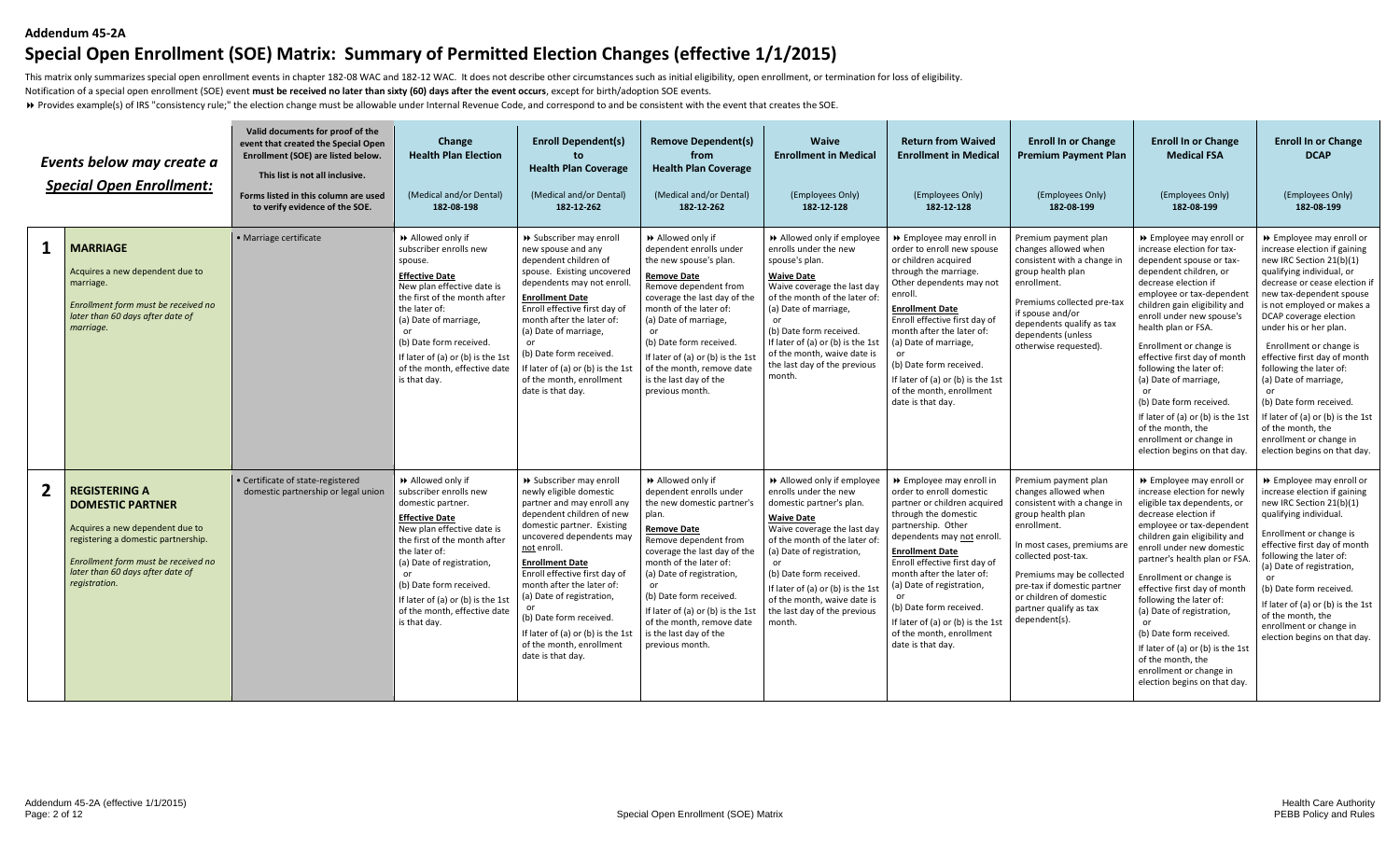|   | Events below may create a<br><b>Special Open Enrollment:</b>                                                                                                                                                                                                                                                                                                                                                                                                                                                               | Valid documents for proof of the<br>event that created the Special Open<br>Enrollment (SOE) are listed below.<br>This list is not all inclusive.<br>Forms listed in this column are used<br>to verify evidence of the SOE.                                                                                                | Change<br><b>Health Plan Election</b><br>(Medical and/or Dental)<br>182-08-198                                                                                                                                                                                                                                                                                     | <b>Enroll Dependent(s)</b><br>to<br><b>Health Plan Coverage</b><br>(Medical and/or Dental)<br>182-12-262                                                                                                                                                                                                                                                                                                                                                                 | <b>Remove Dependent(s)</b><br>from<br><b>Health Plan Coverage</b><br>(Medical and/or Dental)<br>182-12-262                                                                                                                                                                                                                                                                                                              | <b>Waive</b><br><b>Enrollment in Medical</b><br>(Employees Only)<br>182-12-128                                                                                                                                                                                                                                                                                                                                                                                                                | <b>Return from Waived</b><br><b>Enrollment in Medical</b><br>(Employees Only)<br>182-12-128                                                                                                                                                                                                                                                               | <b>Enroll In or Change</b><br><b>Premium Payment Plan</b><br>(Employees Only)<br>182-08-199                                                                                                                                                                                                                                                                                                                                                   | <b>Enroll In or Change</b><br><b>Medical FSA</b><br>(Employees Only)<br>182-08-199                                                                                                                                                                                                                                                                                                                                                                   | <b>Enroll In or Change</b><br><b>DCAP</b><br>(Employees Only)<br>182-08-199                                                                                                                                                                                                                                                                                                                                                                                                      |
|---|----------------------------------------------------------------------------------------------------------------------------------------------------------------------------------------------------------------------------------------------------------------------------------------------------------------------------------------------------------------------------------------------------------------------------------------------------------------------------------------------------------------------------|---------------------------------------------------------------------------------------------------------------------------------------------------------------------------------------------------------------------------------------------------------------------------------------------------------------------------|--------------------------------------------------------------------------------------------------------------------------------------------------------------------------------------------------------------------------------------------------------------------------------------------------------------------------------------------------------------------|--------------------------------------------------------------------------------------------------------------------------------------------------------------------------------------------------------------------------------------------------------------------------------------------------------------------------------------------------------------------------------------------------------------------------------------------------------------------------|-------------------------------------------------------------------------------------------------------------------------------------------------------------------------------------------------------------------------------------------------------------------------------------------------------------------------------------------------------------------------------------------------------------------------|-----------------------------------------------------------------------------------------------------------------------------------------------------------------------------------------------------------------------------------------------------------------------------------------------------------------------------------------------------------------------------------------------------------------------------------------------------------------------------------------------|-----------------------------------------------------------------------------------------------------------------------------------------------------------------------------------------------------------------------------------------------------------------------------------------------------------------------------------------------------------|-----------------------------------------------------------------------------------------------------------------------------------------------------------------------------------------------------------------------------------------------------------------------------------------------------------------------------------------------------------------------------------------------------------------------------------------------|------------------------------------------------------------------------------------------------------------------------------------------------------------------------------------------------------------------------------------------------------------------------------------------------------------------------------------------------------------------------------------------------------------------------------------------------------|----------------------------------------------------------------------------------------------------------------------------------------------------------------------------------------------------------------------------------------------------------------------------------------------------------------------------------------------------------------------------------------------------------------------------------------------------------------------------------|
|   | <b>BIRTH OR ADOPTION</b><br>Acquires a new dependent due to<br>birth, adoption or when the subscriber<br>has assumed a legal obligation for total<br>or partial support in anticipation of<br>adoption.<br><b>Notice Requirement:</b><br>The subscriber should submit an<br>enrollment form as soon as possible. If<br>adding the child increases the<br>premium, the subscriber must submit<br>the enrollment form no later than 12<br>months after the date of birth,<br>adoption, or when assuming legal<br>obligation. | • Birth certificate (or hospital<br>certificate with the child's footprints<br>on it) showing the name of parent<br>who is the subscriber, the<br>subscriber's spouse, or the<br>subscriber's registered domestic<br>partner; or<br>· Certificate or decree of adoption; or<br>· Placement letter from adoption<br>agency | Allowed only if<br>subscriber enrolls new child<br>and if subscriber provides<br>notice no later than 60 days<br>after the event.<br><b>Effective Date</b><br>New plan effective date is<br>the first of the month of<br>birth, adoption or when<br>assuming legal<br>obligation. May result in<br>different dates for<br>dependent enrollment and<br>plan change. | → If subscriber provides<br>notice no later than 60 days<br>after the event, spouse or<br>domestic partner may<br>enroll. Existing uncovered<br>dependent children may not<br>enroll.<br><b>Enrollment Date</b><br>Enroll newborn or newly<br>adopted child effective day<br>of birth, adoption or day<br>assuming legal obligation.<br>Enroll spouse or domestic<br>partner effective first day of<br>month of birth, adoption or<br>when assuming legal<br>obligation. | Allowed only if<br>dependent being removed<br>enrolls in other coverage<br>due to the birth or adoption<br>of a child, and if subscriber<br>provides notice no later<br>than 60 days after the<br>event. Does not apply to<br>other existing dependent<br>children.<br><b>Remove Date</b><br>Remove dependent from<br>coverage the last day of<br>month of the birth,<br>adoption or when assuming<br>legal obligation. | >> Allowed only if employee<br>enrolls in coverage under<br>spouse or domestic partner<br>due to birth or adoption,<br>and if employee provides<br>notice no later than 60 days<br>after the event.<br><b>Waive Date</b><br>Waive coverage the last day<br>of the month after later of:<br>(a) Birth, adoption or when<br>assuming legal obligation,<br>(b) Date form received.<br>If later of (a) or (b) is the 1st<br>of the month, waive date is<br>the last day of the previous<br>month. | If employee provides<br>notice no later than 60 days<br>after the event, employee<br>may enroll in order to enroll<br>new child. Spouse or<br>domestic partner may<br>enroll. Other dependent<br>children may not enroll.<br><b>Enrollment Date</b><br>Enroll effective first day of<br>month of birth, adoption or<br>when assuming legal<br>obligation. | Premium payment plan<br>changes allowed when<br>consistent with a change in<br>group health plan<br>enrollment.<br>If notice is provided more<br>than 60 days after the<br>event, any related increase<br>in the employee premium is<br>post-tax.<br>The employee must submit<br>a Premium Payment Plan<br>Election/Change Form<br>during the next open<br>enrollment if he or she<br>wants to request to change<br>back to pre-tax premiums. | >> Employee may enroll or<br>increase election for new<br>tax dependent child or<br>spouse, or decrease election<br>if employee or existing child<br>dependent gains eligibility<br>and enrolls under spouse or<br>domestic partner's health<br>plan or FSA.<br>Enroll or change election<br>within 60 days of birth or<br>adoption. Enrollment or<br>change is effective first day<br>of month of birth, adoption,<br>or assuming legal obligation. | ▶ Employee may enroll or<br>increase election for new<br>IRC Section 21(b)(1)<br>qualifying individual, or<br>decrease election if<br>employee or existing IRC<br>Section 21(b)(1) qualifying<br>individual gains eligibility<br>and enrolls under spouse or<br>domestic partner's DCAP.<br>Enroll or change election<br>within 60 days of birth or<br>adoption. Enrollment or<br>change is effective first day<br>of month of birth, adoption,<br>or assuming legal obligation. |
| 4 | <b>NEWLY ELIGIBLE EXTENDED</b><br><b>DEPENDENT</b><br>Acquires a new dependent due to a<br>child becoming eligible as an extended<br>dependent through legal custody or<br>legal guardianship.<br>Enrollment form must be received no<br>later than 60 days after date becoming<br>eligible as an extended dependent.                                                                                                                                                                                                      | • Completed and signed Extended<br>Dependent Certification form<br><b>AND</b><br>. Valid court order showing legal<br>custody; guardianship, or temporary<br>guardianship, signed by a Judge or<br>officer of the court.                                                                                                  | Allowed only if<br>subscriber enrolls new<br>extended dependent.<br><b>Effective Date</b><br>New plan effective date is<br>first day of month following<br>date the PEBB Program<br>certifies new extended<br>dependent.                                                                                                                                           | > Subscriber may enroll<br>new extended dependent.<br>Existing uncovered<br>dependents may not enroll.<br><b>Enrollment Date</b><br>Enroll effective first day of<br>month following date PEBB<br>Program certifies new<br>extended dependent                                                                                                                                                                                                                            | <b>SOE Not Allowed</b>                                                                                                                                                                                                                                                                                                                                                                                                  | <b>SOE Not Allowed</b>                                                                                                                                                                                                                                                                                                                                                                                                                                                                        | ▶ Employee may enroll in<br>order to enroll new<br>extended dependent. Other<br>dependents may not enroll.<br><b>Enrollment Date</b><br>Enroll effective first day of<br>month following date PEBB<br>Program certifies new<br>extended dependent.                                                                                                        | Premium payment plan<br>changes allowed when<br>consistent with a change in<br>group health plan<br>enrollment.<br>Premiums may be collected<br>pre-tax if extended<br>dependent qualifies as tax<br>dependent.                                                                                                                                                                                                                               | ▶ Employee may enroll or<br>increase election only if tax<br>dependent gains eligibility<br>under health plan or FSA<br>Enrollment or change is<br>effective first day of month<br>following the later of:<br>(a) Date PEBB Program<br>certifies new extended<br>dependent,<br>(b) Date form received.<br>If later of (a) or (b) is the 1st<br>of the month, the<br>enrollment or change in<br>election begins on that day.                          | ▶ Employee may enroll or<br>increase election to take<br>into account expenses of<br>new IRC Section 21(b)(1)<br>qualifying individual.<br>Enrollment or change is<br>effective first day of month<br>following the later of:<br>(a) Date PEBB Program<br>certifies new extended<br>dependent,<br>or<br>(b) Date form received.<br>If later of (a) or (b) is the 1st<br>of the month, the<br>enrollment or change in<br>election begins on that day.                             |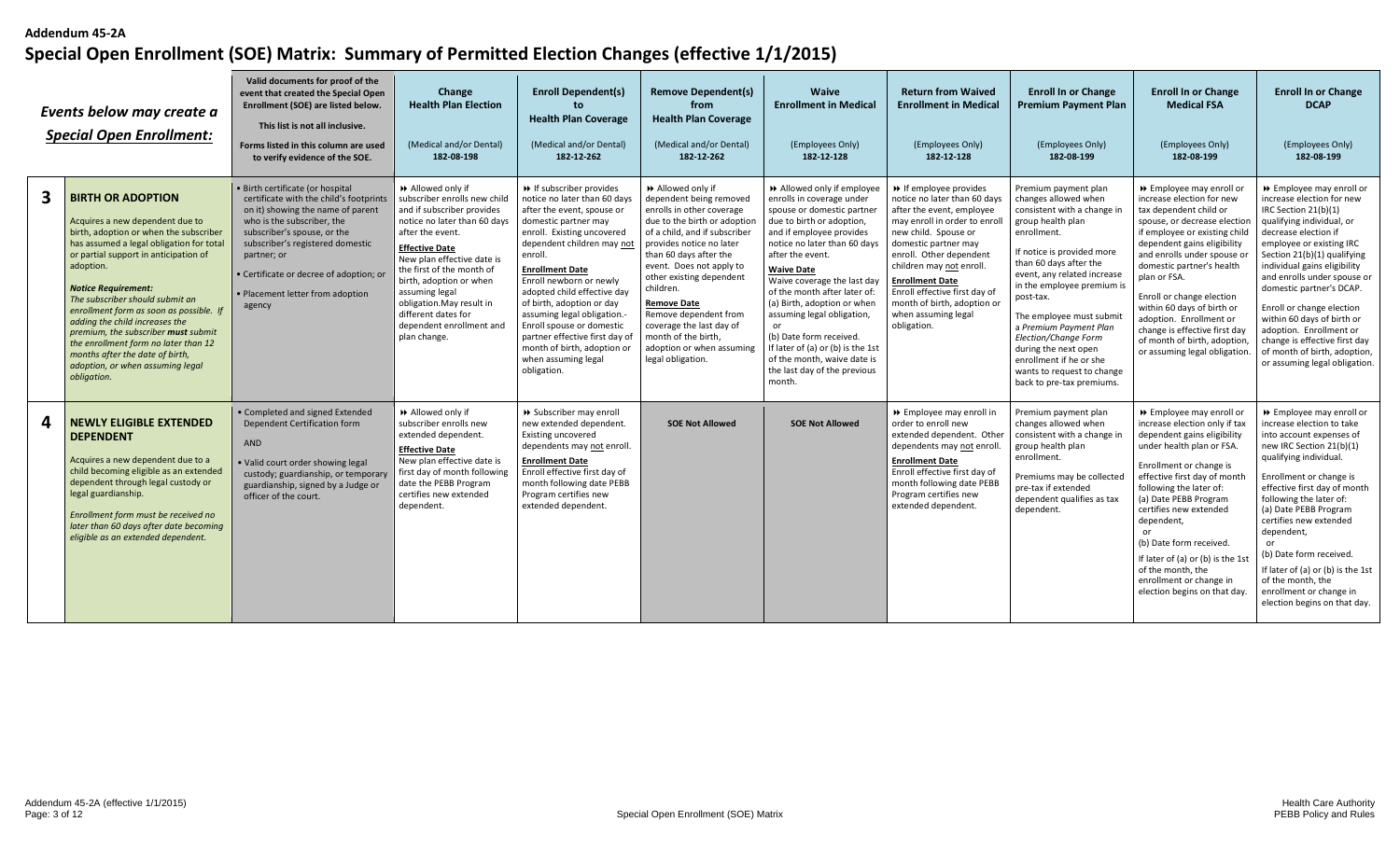| Events below may create a<br><b>Special Open Enrollment:</b>                                                                                                                                                                                                                                                                                                                                                                                          | Valid documents for proof of the<br>event that created the Special Open<br>Enrollment (SOE) are listed below.<br>This list is not all inclusive.<br>Forms listed in this column are used<br>to verify evidence of the SOE.                       | Change<br><b>Health Plan Election</b><br>(Medical and/or Dental)<br>182-08-198                                                                                                                                                             | <b>Enroll Dependent(s)</b><br>to<br><b>Health Plan Coverage</b><br>(Medical and/or Dental)<br>182-12-262                                                                                                                                                            | <b>Remove Dependent(s)</b><br>from<br><b>Health Plan Coverage</b><br>(Medical and/or Dental)<br>182-12-262                                                                                                  | <b>Waive</b><br><b>Enrollment in Medical</b><br>(Employees Only)<br>182-12-128 | <b>Return from Waived</b><br><b>Enrollment in Medical</b><br>(Employees Only)<br>182-12-128                                                                                                                                                                             | <b>Enroll In or Change</b><br><b>Premium Payment Plan</b><br>(Employees Only)<br>182-08-199                                                                                                                              | <b>Enroll In or Change</b><br><b>Medical FSA</b><br>(Employees Only)<br>182-08-199                                                                                                                                                                                                                                                                                                                                                                                                | <b>Enroll In or Change</b><br><b>DCAP</b><br>(Employees Only)<br>182-08-199                                                                                                                                                                                                                                                                                                                                                                                              |
|-------------------------------------------------------------------------------------------------------------------------------------------------------------------------------------------------------------------------------------------------------------------------------------------------------------------------------------------------------------------------------------------------------------------------------------------------------|--------------------------------------------------------------------------------------------------------------------------------------------------------------------------------------------------------------------------------------------------|--------------------------------------------------------------------------------------------------------------------------------------------------------------------------------------------------------------------------------------------|---------------------------------------------------------------------------------------------------------------------------------------------------------------------------------------------------------------------------------------------------------------------|-------------------------------------------------------------------------------------------------------------------------------------------------------------------------------------------------------------|--------------------------------------------------------------------------------|-------------------------------------------------------------------------------------------------------------------------------------------------------------------------------------------------------------------------------------------------------------------------|--------------------------------------------------------------------------------------------------------------------------------------------------------------------------------------------------------------------------|-----------------------------------------------------------------------------------------------------------------------------------------------------------------------------------------------------------------------------------------------------------------------------------------------------------------------------------------------------------------------------------------------------------------------------------------------------------------------------------|--------------------------------------------------------------------------------------------------------------------------------------------------------------------------------------------------------------------------------------------------------------------------------------------------------------------------------------------------------------------------------------------------------------------------------------------------------------------------|
| <b>NEWLY ELIGIBLE DEPENDENT</b><br><b>WITH A DISABILITY</b><br>Acquires a new dependent due to a<br>child becoming eligible as a dependent<br>with a disability.<br>Enrollment form must be received no<br>later than 60 days after date becoming<br>eligible as dependent with a disability.                                                                                                                                                         | • Completed and signed Certification<br>of Dependent With a Disability form                                                                                                                                                                      | Allowed only if<br>subscriber enrolls new<br>dependent with a disability.<br><b>Effective Date</b><br>New plan effective date is<br>first day of month following<br>date the PEBB Program<br>certifies new dependent<br>with a disability. | > Subscriber may enroll<br>new dependent with a<br>disability. Existing<br>uncovered dependents may<br>not enroll.<br><b>Enrollment Date</b><br>Enroll effective first day of<br>month following date PEBB<br>Program certifies new<br>dependent with a disability. | <b>SOE Not Allowed</b>                                                                                                                                                                                      | <b>SOE Not Allowed</b>                                                         | ▶ Employee may enroll in<br>order to enroll new<br>dependent with a disability.<br>Other dependents may not<br>enroll.<br><b>Enrollment Date</b><br>Enroll effective first day of<br>month following date PEBB<br>Program certifies new<br>dependent with a disability. | Premium payment plan<br>changes allowed when<br>consistent with a change in<br>group health plan<br>enrollment.<br>Premiums may be collected<br>pre-tax if dependent with a<br>disability qualifies as tax<br>dependent. | ▶ Employee may enroll or<br>increase election only if tax<br>dependent gains eligibility<br>under health plan or FSA.<br>Enrollment or change is<br>effective first day of month<br>following the later of:<br>(a) Date PEBB Program<br>certifies new dependent<br>with a disability,<br>or<br>(b) Date form received.<br>If later of (a) or (b) is the 1st<br>of the month, the<br>enrollment or change in<br>election begins on that day.                                       | ▶ Employee may enroll or<br>increase election to take<br>into account expenses of<br>new IRC Section 21(b)(1)<br>qualifying individual.<br>Enrollment or change is<br>effective first day of month<br>following the later of:<br>(a) Date PEBB Program<br>certifies new dependent<br>with a disability,<br><sub>or</sub><br>(b) Date form received.<br>If later of (a) or (b) is the 1st<br>of the month, the<br>enrollment or change in<br>election begins on that day. |
| <b>DEPENDENT</b><br><b>LOSES ELIGIBILITY</b><br>Subscriber's dependent no longer<br>meets PEBB eligibility criteria:<br>Divorce, annulment<br>Dissolution of registered domestic<br>partnership (when domestic partner<br>was tax dependent)<br>A child dependent ceases to be<br>eligible<br>A dependent dies<br>Enrollment form must be received no<br>later than 60 days after date the<br>dependent no longer meets PEBB<br>eligibility criteria. | Evidence only required for FSA<br>election change:<br>• Petition for Dissolution of marriage<br>(divorce); or<br>· Petition for Dissolution of domestic<br>partnership; or<br>Copy of a death certificate (only for<br>a change in FSA election) |                                                                                                                                                                                                                                            | A dependent's loss of PEBB eligibility does not provide a special open enrollment opportunity.<br>WAC 182-12-262(2)(a) requires a subscriber to remove a dependent(s) within sixty (60) days of the date                                                            | <b>SOE Not Allowed</b><br>the dependent(s) no longer meets the eligibility criteria in WAC 182-12-250 or 182-12-260.<br>See Policy 19-1 Termination Due to Loss of Eligibility (Addendums 19-1A and 19-1B). |                                                                                |                                                                                                                                                                                                                                                                         | Premium payment plan<br>changes allowed when tax<br>dependent coverage termed<br>for loss of eligibility.                                                                                                                | Employee may prospectively<br>decrease or revoke election<br>due to loss of tax-<br>dependent eligibility; or<br>increase election if<br>dependent losing eligibility<br>remains a tax dependent.<br>Enrollment or change is<br>effective first day of month<br>following the later of:<br>(a) Date of loss of eligibility,<br>or<br>(b) Date form received.<br>If later of (a) or (b) is the 1st<br>of the month, the<br>enrollment or change in<br>election begins on that day. | <b>SOE Not Allowed</b><br>See<br><b>Triggering Event</b><br>#19:<br>"Changed Number of<br><b>DCAP</b><br>Qualifying Individuals"<br>(N/A for child turning 26)                                                                                                                                                                                                                                                                                                           |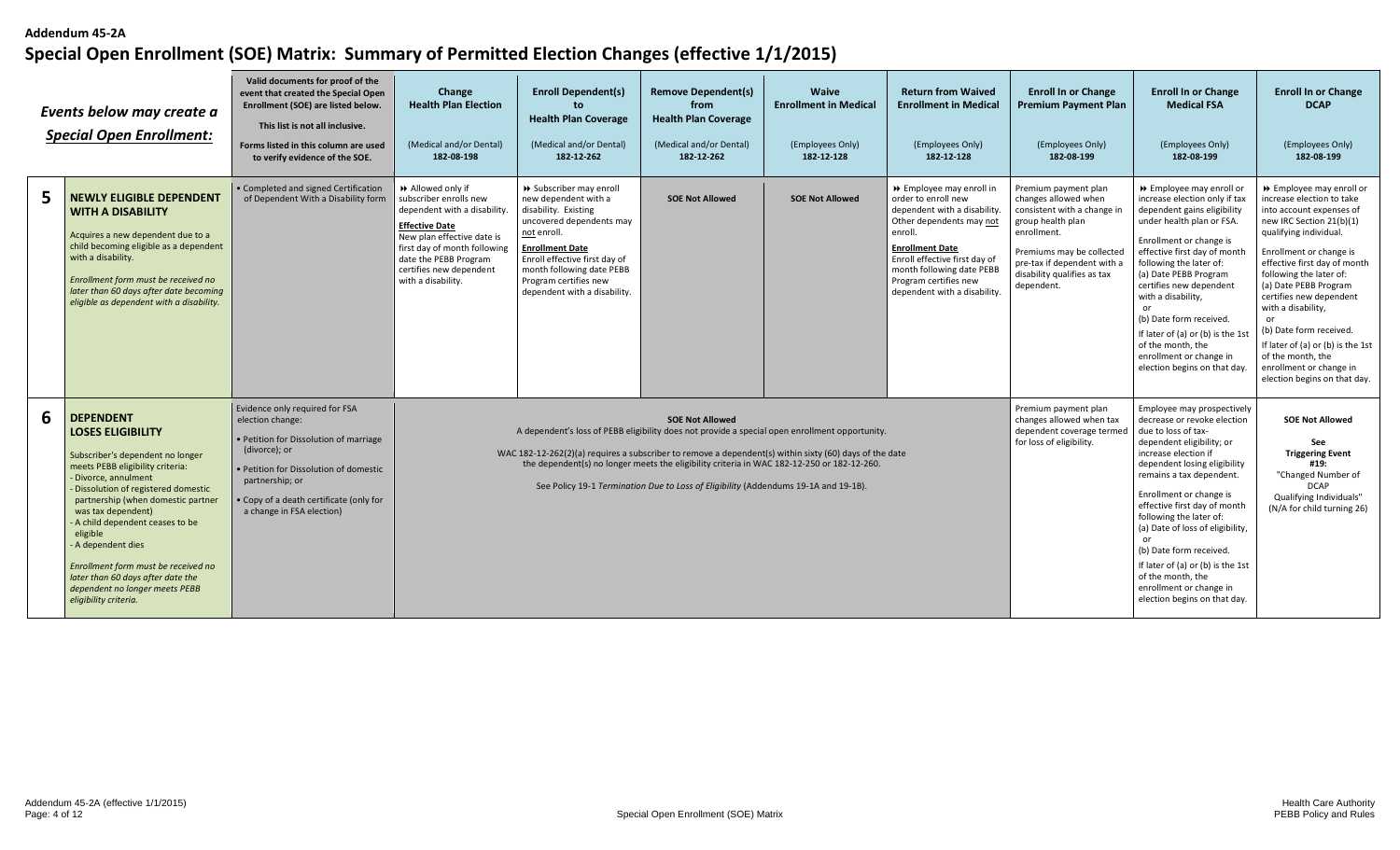| Events below may create a<br><b>Special Open Enrollment:</b> |                                                                                                                                                                                                                                                                                                                                                                                                                                                                                                                                                                                                                                           | Valid documents for proof of the<br>event that created the Special Open<br>Enrollment (SOE) are listed below.<br>This list is not all inclusive.<br>Forms listed in this column are used<br>to verify evidence of the SOE.                                                                                                                                                                                                                             | Change<br><b>Health Plan Election</b><br>(Medical and/or Dental)<br>182-08-198                                                                                                                                                                                                                                                                                         | <b>Enroll Dependent(s)</b><br>to.<br><b>Health Plan Coverage</b><br>(Medical and/or Dental)<br>182-12-262                                                                                                                                                                                                                                                         | <b>Remove Dependent(s)</b><br>from<br><b>Health Plan Coverage</b><br>(Medical and/or Dental)<br>182-12-262 | Waive<br><b>Enrollment in Medical</b><br>(Employees Only)<br>182-12-128 | <b>Return from Waived</b><br><b>Enrollment in Medical</b><br>(Employees Only)<br>182-12-128                                                                                                                                                                                                                                                                                                                                                                                      | <b>Enroll In or Change</b><br><b>Premium Payment Plan</b><br>(Employees Only)<br>182-08-199                                                                                                                                                    | <b>Enroll In or Change</b><br><b>Medical FSA</b><br>(Employees Only)<br>182-08-199                                                                                                                                                                                                                                                                                                      | <b>Enroll In or Change</b><br><b>DCAP</b><br>(Employees Only)<br>182-08-199 |
|--------------------------------------------------------------|-------------------------------------------------------------------------------------------------------------------------------------------------------------------------------------------------------------------------------------------------------------------------------------------------------------------------------------------------------------------------------------------------------------------------------------------------------------------------------------------------------------------------------------------------------------------------------------------------------------------------------------------|--------------------------------------------------------------------------------------------------------------------------------------------------------------------------------------------------------------------------------------------------------------------------------------------------------------------------------------------------------------------------------------------------------------------------------------------------------|------------------------------------------------------------------------------------------------------------------------------------------------------------------------------------------------------------------------------------------------------------------------------------------------------------------------------------------------------------------------|-------------------------------------------------------------------------------------------------------------------------------------------------------------------------------------------------------------------------------------------------------------------------------------------------------------------------------------------------------------------|------------------------------------------------------------------------------------------------------------|-------------------------------------------------------------------------|----------------------------------------------------------------------------------------------------------------------------------------------------------------------------------------------------------------------------------------------------------------------------------------------------------------------------------------------------------------------------------------------------------------------------------------------------------------------------------|------------------------------------------------------------------------------------------------------------------------------------------------------------------------------------------------------------------------------------------------|-----------------------------------------------------------------------------------------------------------------------------------------------------------------------------------------------------------------------------------------------------------------------------------------------------------------------------------------------------------------------------------------|-----------------------------------------------------------------------------|
|                                                              | <b>LOSS OF</b><br><b>OTHER COVERAGE</b><br>Subscriber or a subscriber's dependent<br>loses other coverage under a group<br>health plan or through health<br>insurance coverage, as defined by<br>HIPAA.<br>Enrollment form must be received no<br>later than 60 days after date of loss of<br>other coverage.<br>• If other coverage was COBRA,<br>coverage must have been lost<br>because the enrollee reached the<br>end of their maximum coverage<br>period.<br>• If other coverage was not COBRA,<br>coverage must have been lost<br>because of loss of eligibility, or<br>because employer contributions for<br>coverage terminated. | • Certificate of Creditable Coverage;<br>or<br>• Letter of termination of coverage<br>from health plan; or<br>• Letter of enrollment or termination<br>of coverage from the employer's<br>personnel, payroll, or benefits<br>office; or<br>• COBRA election notice<br>Note: Evidence requirement is met<br>when loss of other coverage is PEBB<br>coverage, and loss is verified by PEBB<br>when enrolling the subscriber or<br>dependent to coverage. | Allowed only if<br>subscriber enrolls or<br>subscriber enrolls<br>dependent who lost other<br>coverage.<br><b>Effective Date</b><br>New plan effective date is<br>the first of the month after<br>the later of:<br>(a) Date of loss of coverage,<br>or<br>(b) Date form received.<br>If later of (a) or (b) is the 1st<br>of the month, effective date<br>is that day. | >> Subscriber may enroll a<br>dependent who lost other<br>coverage. Existing<br>uncovered dependents may<br>not enroll.<br><b>Enrollment Date</b><br>Enroll effective first day of<br>month after the later of:<br>(a) Date of loss of coverage,<br>(b) Date form received.<br>If later of (a) or (b) is the 1st<br>of the month, enrollment<br>date is that day. | <b>SOE Not Allowed</b>                                                                                     | <b>SOE Not Allowed</b>                                                  | >> Employee must have lost<br>other coverage. Or, if SOE<br>due to dependent(s) loss of<br>coverage, employee may<br>enroll in order to enroll<br>dependent. Other<br>dependents who did not<br>lose other coverage may not<br>enroll.<br><b>Enrollment Date</b><br>Enroll effective first day of<br>month after the later of:<br>(a) Date of loss of coverage,<br>(b) Date form received.<br>If later of (a) or (b) is the 1st<br>of the month, enrollment<br>date is that day. | Premium payment plan<br>changes allowed when<br>consistent with a change in<br>group health plan<br>enrollment.<br>The event that creates a<br>special open enrollment<br>must apply<br>to the employee<br>or the employee's<br>tax dependent. | ▶ If employee or tax<br>dependent loses other<br>coverage, employee may<br>enroll or increase election.<br>Enrollment or change is<br>effective first day of month<br>following the later of:<br>(a) Date of loss of other<br>coverage,<br>(b) Date form received.<br>If later of (a) or (b) is the 1st<br>of the month, the<br>enrollment or change in<br>election begins on that day. | <b>SOE Not Allowed</b>                                                      |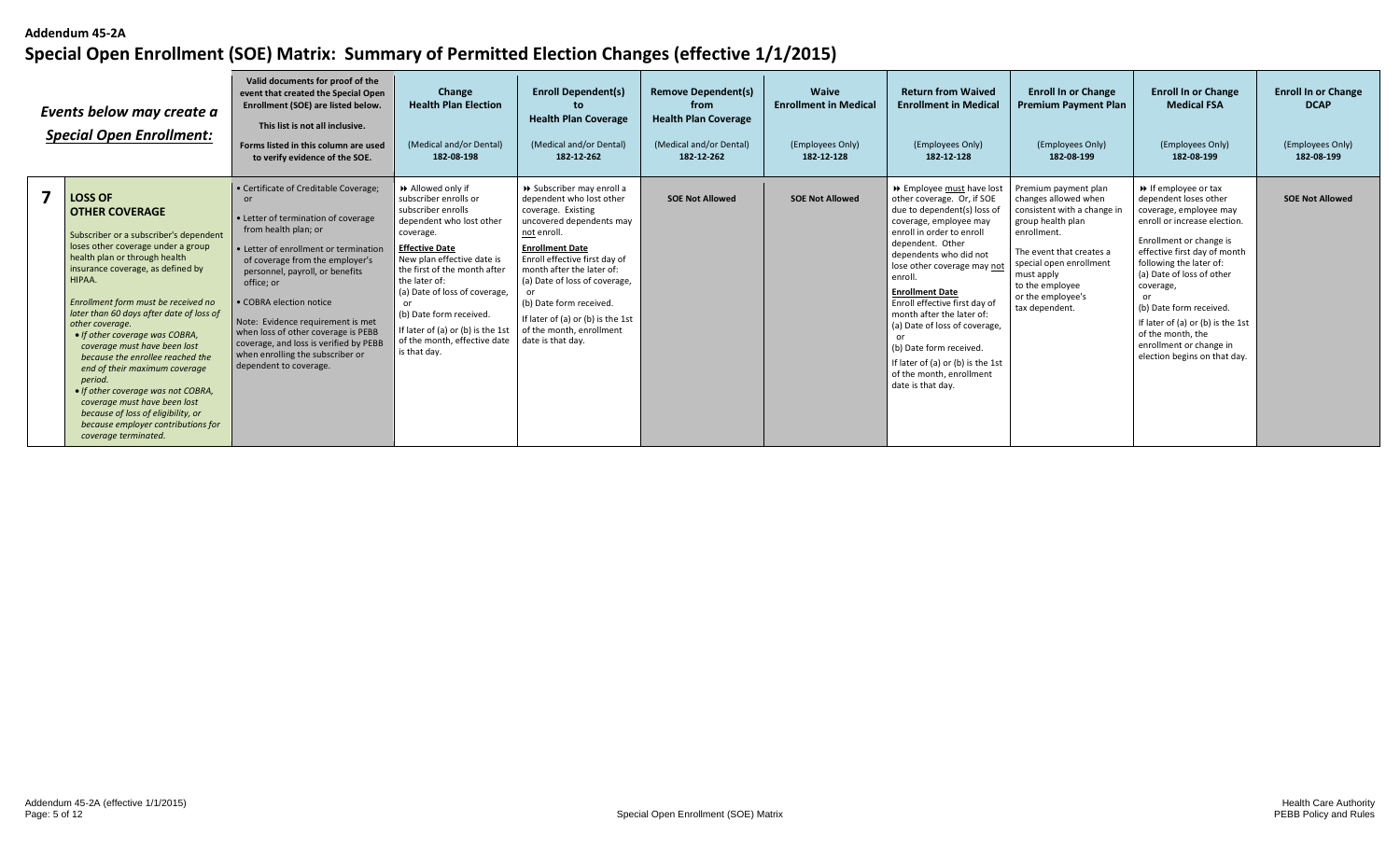|   | Events below may create a<br><b>Special Open Enrollment:</b>                                                                                                                                                                                                                                                                                                                                                            | Valid documents for proof of the<br>event that created the Special Open<br>Enrollment (SOE) are listed below.<br>This list is not all inclusive.<br>Forms listed in this column are used<br>to verify evidence of the SOE. | Change<br><b>Health Plan Election</b><br>(Medical and/or Dental)<br>182-08-198                                                                                                                                                                                                                                                                                                                                                                          | <b>Enroll Dependent(s)</b><br><b>Health Plan Coverage</b><br>(Medical and/or Dental)<br>182-12-262                                                                                                                                                                                                                                                                                                                                                                           | <b>Remove Dependent(s)</b><br>from<br><b>Health Plan Coverage</b><br>(Medical and/or Dental)<br>182-12-262                                                                                                                                                                                                                                                                                                                                                               | Waive<br><b>Enrollment in Medical</b><br>(Employees Only)<br>182-12-128                                                                                                                                                                                                                                                                                                                                                                                                                                                                                                        | <b>Return from Waived</b><br><b>Enrollment in Medical</b><br>(Employees Only)<br>182-12-128                                                                                                                                                                                                                                                                                                                                                                                                                                                                                                                                                                                                                                                | <b>Enroll In or Change</b><br><b>Premium Payment Plan</b><br>(Employees Only)<br>182-08-199                                                                                                                                                    | <b>Enroll In or Change</b><br><b>Medical FSA</b><br>(Employees Only)<br>182-08-199                                                                                                                                                                                                                                                                                                                                                                                                                                                                                                                                                                                   | <b>Enroll In or Change</b><br><b>DCAP</b><br>(Employees Only)<br>182-08-199                                                                                                                                                                                                                                                                                                                                                                                                                                                                                                                                                                                                                                                                                                                                                      |
|---|-------------------------------------------------------------------------------------------------------------------------------------------------------------------------------------------------------------------------------------------------------------------------------------------------------------------------------------------------------------------------------------------------------------------------|----------------------------------------------------------------------------------------------------------------------------------------------------------------------------------------------------------------------------|---------------------------------------------------------------------------------------------------------------------------------------------------------------------------------------------------------------------------------------------------------------------------------------------------------------------------------------------------------------------------------------------------------------------------------------------------------|------------------------------------------------------------------------------------------------------------------------------------------------------------------------------------------------------------------------------------------------------------------------------------------------------------------------------------------------------------------------------------------------------------------------------------------------------------------------------|--------------------------------------------------------------------------------------------------------------------------------------------------------------------------------------------------------------------------------------------------------------------------------------------------------------------------------------------------------------------------------------------------------------------------------------------------------------------------|--------------------------------------------------------------------------------------------------------------------------------------------------------------------------------------------------------------------------------------------------------------------------------------------------------------------------------------------------------------------------------------------------------------------------------------------------------------------------------------------------------------------------------------------------------------------------------|--------------------------------------------------------------------------------------------------------------------------------------------------------------------------------------------------------------------------------------------------------------------------------------------------------------------------------------------------------------------------------------------------------------------------------------------------------------------------------------------------------------------------------------------------------------------------------------------------------------------------------------------------------------------------------------------------------------------------------------------|------------------------------------------------------------------------------------------------------------------------------------------------------------------------------------------------------------------------------------------------|----------------------------------------------------------------------------------------------------------------------------------------------------------------------------------------------------------------------------------------------------------------------------------------------------------------------------------------------------------------------------------------------------------------------------------------------------------------------------------------------------------------------------------------------------------------------------------------------------------------------------------------------------------------------|----------------------------------------------------------------------------------------------------------------------------------------------------------------------------------------------------------------------------------------------------------------------------------------------------------------------------------------------------------------------------------------------------------------------------------------------------------------------------------------------------------------------------------------------------------------------------------------------------------------------------------------------------------------------------------------------------------------------------------------------------------------------------------------------------------------------------------|
| 8 | <b>CHANGE IN</b><br><b>EMPLOYMENT</b><br><b>STATUS</b><br>Subscriber or a subscriber's dependent<br>has a change in employment status<br>that affects the subscriber's or the<br>subscriber's dependent's eligibility for<br>their employer contribution toward<br>employer-based group health<br>insurance.<br>Enrollment form must be received no<br>later than 60 days after date of change<br>in employment status. | . Employee hire letter from his or her<br>employer; or<br>· Employment contract; or<br>• Termination letter: or<br>• Letter of resignation                                                                                 | Allowed only if<br>subscriber enrolls or<br>subscriber enrolls<br>dependent who lost<br>eligibility for the employer<br>contribution toward<br>coverage due to change in<br>employment.<br><b>Effective Date</b><br>New plan effective date is<br>the first of the month after<br>the later of:<br>(a) Date of change in<br>employment,<br>(b) Date form received.<br>If later of (a) or (b) is the 1st<br>of the month, effective date<br>is that day. | > Subscriber may enroll<br>dependent(s) who lost<br>eligibility for the employer<br>contribution toward<br>coverage. Existing<br>uncovered dependents who<br>did not lose eligibility for<br>coverage may not enroll.<br><b>Enrollment Date</b><br>Enroll effective first day of<br>month after the later of:<br>(a) Date of change in<br>employment,<br>or<br>(b) Date form received.<br>If later of (a) or (b) is the 1st<br>of the month, enrollment<br>date is that day. | Allowed only if<br>dependent(s) being<br>removed enroll(s) under<br>employer plan when newly<br>eligible.<br><b>Remove Date</b><br>Remove coverage the last<br>day of the month of the<br>later of:<br>(a) Date of change in<br>employment,<br>(b) Date form received.<br>If later of (a) or (b) is the 1st<br>of the month, remove date<br>is the last day of the<br>previous month.<br>Note: If new coverage is<br>PEBB, remove date must<br>coincide with enrollment. | >> Allowed only when<br>employee enrolls in<br>comprehensive group<br>medical coverage when a<br>change in employment<br>status affects eligibility for<br>the employer contribution<br>toward group health<br>coverage.<br><b>Waive Date</b><br>Waive coverage the last day<br>of the month of the later of<br>(a) Date of change in<br>employment,<br>(b) Date form received.<br>If later of (a) or (b) is the 1st<br>of the month, waive date is<br>the last day of the previous<br>month.<br>Note: If new coverage is<br>PEBB, waive date must<br>coincide with enrollment | >> Employee must have lost<br>eligibility for the employer<br>contribution toward<br>coverage under another<br>plan, or have a change in<br>employment status that<br>affects eligibility for the<br>employer contribution<br>toward group health<br>coverage. Or, if SOE due to<br>dependent(s) loss of<br>eligibility for coverage,<br>employee may enroll in<br>order to enroll dependent.<br>Other dependents who did<br>not have a change in<br>employment status may not<br>enroll.<br><b>Enrollment Date</b><br>Enroll effective first day of<br>month after the later of:<br>(a) Date of change in<br>employment,<br>(b) Date form received.<br>If later of (a) or (b) is the 1st<br>of the month, enrollment<br>date is that day. | Premium payment plan<br>changes allowed when<br>consistent with a change in<br>group health plan<br>enrollment.<br>The event that creates a<br>special open enrollment<br>must apply<br>to the employee<br>or the employee's<br>tax dependent. | ▶ FSA change is only<br>allowed when change in<br>employment status affects<br>employee or a dependent's<br>eligibility for the FSA.<br>If employee or tax<br>dependent gains eligibility<br>under other plan, employee<br>may decrease or cease<br>election.<br>If employee or tax<br>dependent loses eligibility<br>under other plan, employee<br>may enroll or increase<br>election.<br>Enrollment or change is<br>effective first day of month<br>following the later of:<br>(a) Date of change in<br>employment,<br>(b) Date form received.<br>If later of (a) or (b) is the 1s<br>of the month, the<br>enrollment or change in<br>election begins on that day. | ▶ DCAP change is only<br>allowed when change in<br>employment status affects<br>employee or a dependent's<br>eligibility for DCAP.<br>If tax dependent gains<br>eligibility and is enrolled<br>under other plan, employee<br>may revoke or decrease<br>election. If tax dependent<br>loses eligibility under other<br>plan, employee may enroll<br>or increase election.<br>Also, if tax dependent<br>begins or ceases gainful<br>employment (affecting<br>eligibility for DCAP),<br>employee may elect or<br>revoke DCAP election<br>accordingly.<br>Enrollment or change is<br>effective first day of month<br>following the later of:<br>(a) Date of change in<br>employment,<br>(b) Date form received.<br>If later of (a) or (b) is the 1st<br>of the month, the<br>enrollment or change in<br>election begins on that day. |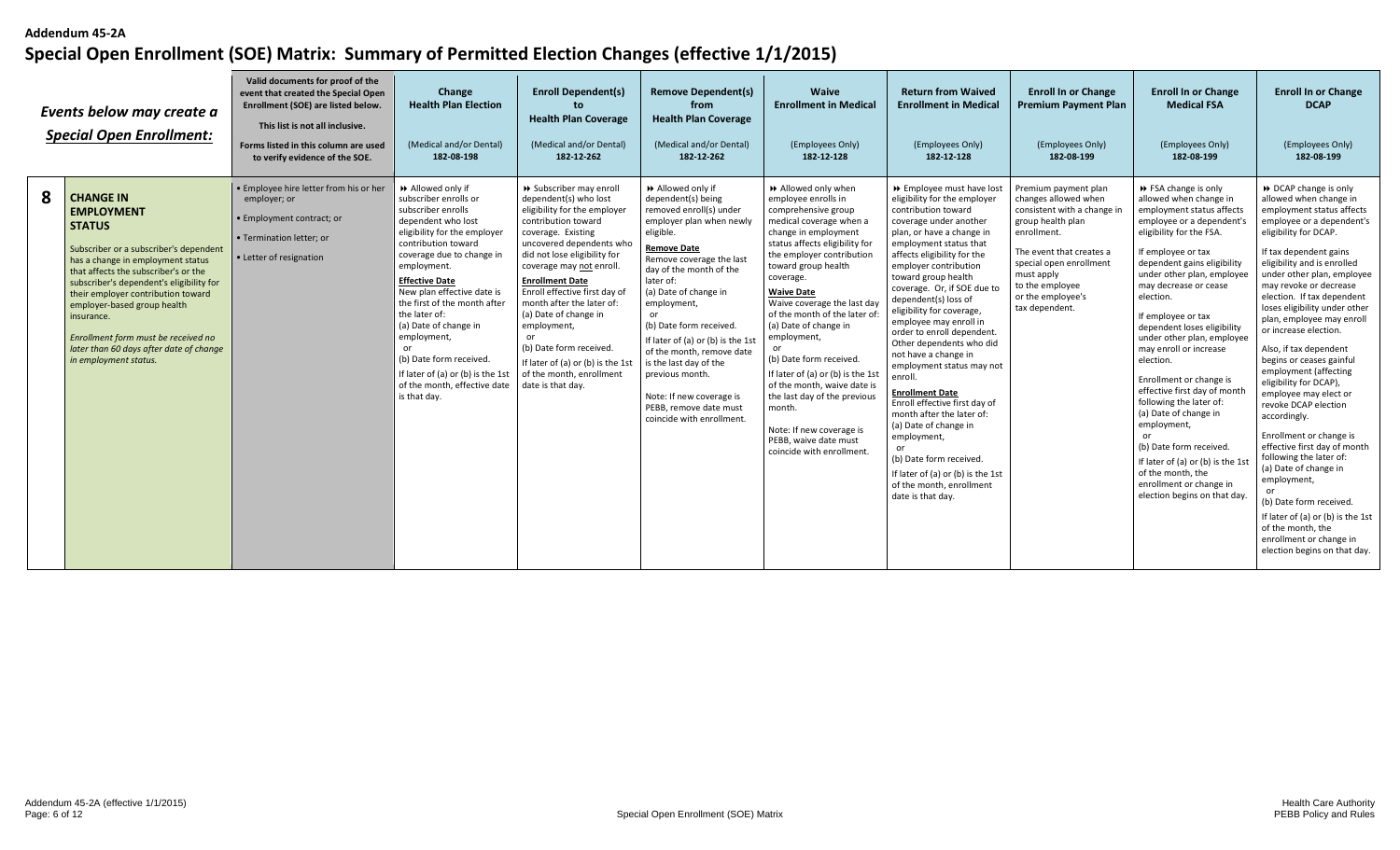|    | Events below may create a<br><b>Special Open Enrollment:</b>                                                                                                                                                                                                                                                                                                                                                                                                                                                                                      | Valid documents for proof of the<br>event that created the Special Open<br>Enrollment (SOE) are listed below.<br>This list is not all inclusive.<br>Forms listed in this column are used<br>to verify evidence of the SOE.                                                                                                                                                           | Change<br><b>Health Plan Election</b><br>(Medical and/or Dental)<br>182-08-198 | <b>Enroll Dependent(s)</b><br>to<br><b>Health Plan Coverage</b><br>(Medical and/or Dental)<br>182-12-262                                                                                                                                                                                                                                                                                                                                                                                                                                                      | <b>Remove Dependent(s)</b><br>from<br><b>Health Plan Coverage</b><br>(Medical and/or Dental)<br>182-12-262                                                                                                                                                                                                                                                                                                                                                                 | <b>Waive</b><br><b>Enrollment in Medical</b><br>(Employees Only)<br>182-12-128                                                                                                                                                                                                                                                                                                                                               | <b>Return from Waived</b><br><b>Enrollment in Medical</b><br>(Employees Only)<br>182-12-128                                                                                                                                                                                                                                                                                                                                                                                                                                                                                                                                                                                                                                                                                                                | <b>Enroll In or Change</b><br><b>Premium Payment Plan</b><br>(Employees Only)<br>182-08-199                                                                                                                                                    | <b>Enroll In or Change</b><br><b>Medical FSA</b><br>(Employees Only)<br>182-08-199 | <b>Enroll In or Change</b><br><b>DCAP</b><br>(Employees Only)<br>182-08-199                                                                                                                                                                                                                                                                                                                                                                                                                                                                           |
|----|---------------------------------------------------------------------------------------------------------------------------------------------------------------------------------------------------------------------------------------------------------------------------------------------------------------------------------------------------------------------------------------------------------------------------------------------------------------------------------------------------------------------------------------------------|--------------------------------------------------------------------------------------------------------------------------------------------------------------------------------------------------------------------------------------------------------------------------------------------------------------------------------------------------------------------------------------|--------------------------------------------------------------------------------|---------------------------------------------------------------------------------------------------------------------------------------------------------------------------------------------------------------------------------------------------------------------------------------------------------------------------------------------------------------------------------------------------------------------------------------------------------------------------------------------------------------------------------------------------------------|----------------------------------------------------------------------------------------------------------------------------------------------------------------------------------------------------------------------------------------------------------------------------------------------------------------------------------------------------------------------------------------------------------------------------------------------------------------------------|------------------------------------------------------------------------------------------------------------------------------------------------------------------------------------------------------------------------------------------------------------------------------------------------------------------------------------------------------------------------------------------------------------------------------|------------------------------------------------------------------------------------------------------------------------------------------------------------------------------------------------------------------------------------------------------------------------------------------------------------------------------------------------------------------------------------------------------------------------------------------------------------------------------------------------------------------------------------------------------------------------------------------------------------------------------------------------------------------------------------------------------------------------------------------------------------------------------------------------------------|------------------------------------------------------------------------------------------------------------------------------------------------------------------------------------------------------------------------------------------------|------------------------------------------------------------------------------------|-------------------------------------------------------------------------------------------------------------------------------------------------------------------------------------------------------------------------------------------------------------------------------------------------------------------------------------------------------------------------------------------------------------------------------------------------------------------------------------------------------------------------------------------------------|
| 9  | <b>CHANGE UNDER</b><br><b>OTHER EMPLOYER-BASED</b><br><b>GROUP HEALTH INSURANCE</b><br><b>PLAN'S OPEN ENROLLMENT</b><br>Subscriber or a subscriber's dependent<br>has a change in enrollment under<br>another employer-based group health<br>insurance plan during its annual open<br>enrollment that does not align with the<br>PEBB program's annual open<br>enrollment.<br>Enrollment form must be received no<br>later than 60 days after date of other<br>employer-based group health<br>insurance plan's open enrollment<br>effective date. | Certificate of Creditable Coverage;<br>Letter of enrollment or termination<br>of coverage from the health plan; or<br>· Letter of enrollment or termination<br>of coverage from the employer's<br>personnel, payroll, or benefits<br>office; or<br>Letter of DCAP enrollment or<br>termination from other DCAP<br>administrator (for DCAP election<br>change); or<br>Proof of Waiver | <b>SOE Not Allowed</b>                                                         | > Subscriber may enroll<br>dependent(s) who ended<br>coverage during an open<br>enrollment under another<br>employer-based group<br>health insurance plan.<br>Existing uncovered<br>dependents who did not<br>end coverage under another<br>employer plan may not<br>enroll.<br><b>Enrollment Date</b><br>Enroll effective first day of<br>month after the later of:<br>(a) Other plan's open<br>enrollment effective date,<br><sub>or</sub><br>(b) Date form received.<br>If later of (a) or (b) is the 1st<br>of the month, enrollment<br>date is that day. | >> Allowed only if<br>dependent(s) being<br>removed enroll(s) during an<br>open enrollment under the<br>other employer-based<br>group health insurance plan<br>Remove Date<br>Remove coverage the last<br>day of the month of the<br>later of:<br>(a) Other plan's open<br>enrollment effective date,<br>or<br>(b) Date form received.<br>If later of (a) or (b) is the 1st<br>of the month, remove date<br>is the last day of the<br>previous month.                      | >> Allowed only when<br>employee enrolls during an<br>open enrollment under the<br>other employer-based<br>group health insurance plan.<br><b>Waive Date</b><br>Waive coverage the last day<br>of the month of the later of:<br>(a) Other plan's open<br>enrollment effective date,<br>(b) Date form received.<br>If later of (a) or (b) is the 1st<br>of the month, waive date is<br>the last day of the previous<br>month. | >> Allowed only when<br>employee or dependent<br>cancels other employer-<br>based group health<br>insurance during open<br>enrollment under the other<br>plan. If dependent(s)<br>cancel(s) coverage under<br>another employer-based<br>group health insurance plan<br>during other plan's open<br>enrollment, employee may<br>enroll in order to enroll<br>dependent(s). Existing<br>uncovered dependent(s)<br>may not enroll.<br>Note: Employee is allowed<br>to elect a health plan when<br>returning from waived<br>enrollment status.<br><b>Enrollment Date</b><br>Enroll effective first day of<br>month after the later of:<br>(a) Other plan's open<br>enrollment effective date,<br>(b) Date form received.<br>If later of (a) or (b) is the 1st<br>of the month, enrollment<br>date is that day. | Premium payment plan<br>changes allowed when<br>consistent with a change in<br>group health plan<br>enrollment.<br>The event that creates a<br>special open enrollment<br>must apply<br>to the employee<br>or the employee's<br>tax dependent. | <b>SOE Not Allowed</b>                                                             | If tax dependent enrolls<br>or increases election under<br>other DCAP plan, the<br>employee may revoke or<br>decrease election. If tax<br>dependent cancels or<br>reduces other DCAP<br>election, the employee may<br>enroll or increase election.<br>Enrollment or change is<br>effective first day of month<br>following the later of:<br>(a) Other plan's open<br>enrollment effective date,<br>or<br>(b) Date form received.<br>If later of (a) or (b) is the 1st<br>of the month, the<br>enrollment or change in<br>election begins on that day. |
| 10 | <b>DEPENDENT MOVES TO USA.</b><br><b>OR FROM USA</b><br>Subscriber's dependent has a change in<br>residence from outside of the United<br>States to within the United States, or<br>from within the United States to<br>outside of the United States.<br>Enrollment form must be received no<br>later than 60 days after date moving to<br>or from USA.                                                                                                                                                                                           | . Visa or Passport with date of entry                                                                                                                                                                                                                                                                                                                                                | <b>SOE Not Allowed</b>                                                         | > Subscriber may only<br>enroll dependents who<br>moved to the United States.<br>Other existing dependents<br>may not enroll.<br><b>Enrollment Date</b><br>Enroll effective first of<br>month after the later of:<br>(a) Date dependent changes<br>residence from other<br>country to the United<br>States,<br>(b) Date form received.<br>If later of (a) or (b) is the 1s<br>of the month, enrollment<br>date is that day.                                                                                                                                   | > Subscriber may only<br>remove dependents who<br>move outside of the United<br>States. Other enrolled<br>dependents may not be<br>removed.<br>Remove Date<br>Remove from coverage the<br>last day of the month of the<br>later of:<br>(a) Date dependent changes<br>residence from the United<br>States to other country,<br>or<br>(b) Date form received.<br>If later of (a) or (b) is the 1st<br>of the month, remove date<br>is the last day of the<br>previous month. | >> Allowed only if all other<br>dependents enrolled to<br>coverage move outside of<br>the United States.<br><b>Waive Date</b><br>Waive coverage the last day<br>of the month of the later of:<br>(a) Date dependent changes<br>residence from the United<br>States to other country,<br>(b) Date form received.<br>If later of (a) or (b) is the 1st<br>of the month, enrollment<br>date is that day.                        | Allowed only to enable<br>enrollment of dependent<br>who moved to the United<br>States.<br><b>Enrollment Date</b><br>Enroll effective first day of<br>month after the later of:<br>(a) Date dependent changes<br>residence from other<br>country to the United<br>States,<br>or<br>(b) Date form received.<br>If later of (a) or (b) is the 1st<br>of the month, enrollment<br>date is that day.                                                                                                                                                                                                                                                                                                                                                                                                           | Premium payment plan<br>changes allowed when<br>consistent with a change in<br>group health plan<br>enrollment.<br>The event that creates a<br>special open enrollment<br>must apply<br>to the employee<br>or the employee's<br>tax dependent. | <b>SOE Not Allowed</b>                                                             | <b>SOE Not Allowed</b>                                                                                                                                                                                                                                                                                                                                                                                                                                                                                                                                |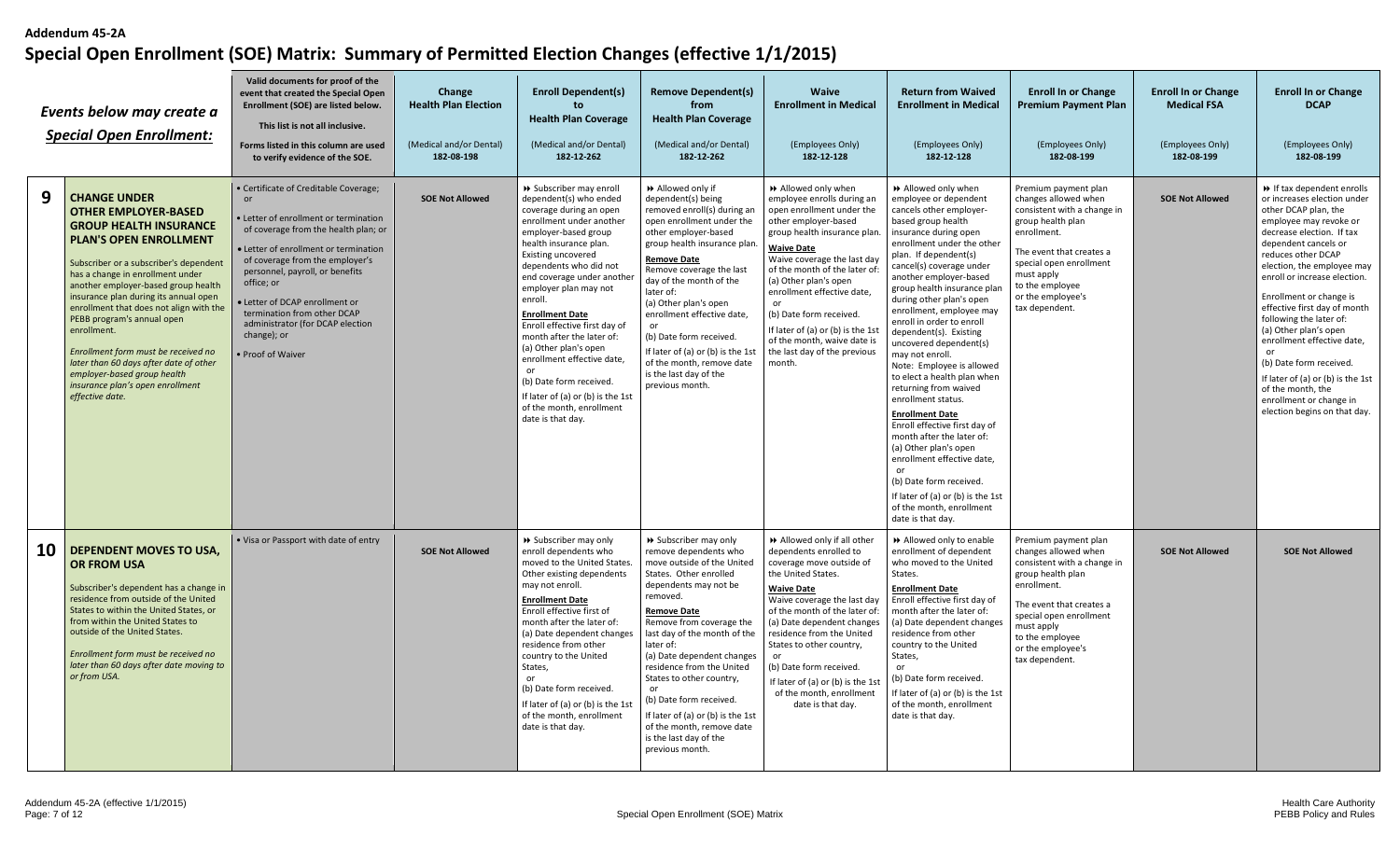|    | Events below may create a<br><b>Special Open Enrollment:</b>                                                                                                                                                                                                                                                                                                                                                                                                                                                                                                                                                                                                                             | Valid documents for proof of the<br>event that created the Special Open<br>Enrollment (SOE) are listed below.<br>This list is not all inclusive.<br>Forms listed in this column are used<br>to verify evidence of the SOE. | Change<br><b>Health Plan Election</b><br>(Medical and/or Dental)<br>182-08-198                                                                                                                                                                                                                                                                                                                                                                                                                               | <b>Enroll Dependent(s)</b><br>to<br><b>Health Plan Coverage</b><br>(Medical and/or Dental)<br>182-12-262                                                                                                                                                                                                                                                                                                                                                    | <b>Remove Dependent(s)</b><br>from<br><b>Health Plan Coverage</b><br>(Medical and/or Dental)<br>182-12-262                                                                                                                                                                                                                                                                                                                                   | Waive<br><b>Enrollment in Medical</b><br>(Employees Only)<br>182-12-128 | <b>Return from Waived</b><br><b>Enrollment in Medical</b><br>(Employees Only)<br>182-12-128                                                                                                                                                                                                                                                           | <b>Enroll In or Change</b><br><b>Premium Payment Plan</b><br>(Employees Only)<br>182-08-199                                                                                                                                                          | <b>Enroll In or Change</b><br><b>Medical FSA</b><br>(Employees Only)<br>182-08-199                                                                                                                                                                                                                                                                                                                    | <b>Enroll In or Change</b><br><b>DCAP</b><br>(Employees Only)<br>182-08-199                                                                            |
|----|------------------------------------------------------------------------------------------------------------------------------------------------------------------------------------------------------------------------------------------------------------------------------------------------------------------------------------------------------------------------------------------------------------------------------------------------------------------------------------------------------------------------------------------------------------------------------------------------------------------------------------------------------------------------------------------|----------------------------------------------------------------------------------------------------------------------------------------------------------------------------------------------------------------------------|--------------------------------------------------------------------------------------------------------------------------------------------------------------------------------------------------------------------------------------------------------------------------------------------------------------------------------------------------------------------------------------------------------------------------------------------------------------------------------------------------------------|-------------------------------------------------------------------------------------------------------------------------------------------------------------------------------------------------------------------------------------------------------------------------------------------------------------------------------------------------------------------------------------------------------------------------------------------------------------|----------------------------------------------------------------------------------------------------------------------------------------------------------------------------------------------------------------------------------------------------------------------------------------------------------------------------------------------------------------------------------------------------------------------------------------------|-------------------------------------------------------------------------|-------------------------------------------------------------------------------------------------------------------------------------------------------------------------------------------------------------------------------------------------------------------------------------------------------------------------------------------------------|------------------------------------------------------------------------------------------------------------------------------------------------------------------------------------------------------------------------------------------------------|-------------------------------------------------------------------------------------------------------------------------------------------------------------------------------------------------------------------------------------------------------------------------------------------------------------------------------------------------------------------------------------------------------|--------------------------------------------------------------------------------------------------------------------------------------------------------|
| 11 | <b>CHANGE IN RESIDENCE</b><br>Subscriber or a subscriber's dependent<br>has a change in residence that affects<br>health plan availability.<br>If the subscriber moves and the<br>subscriber's current health plan is not<br>available in the new location the<br>subscriber must select a new health<br>plan. Note: A dental plan is<br>considered to be available if within 50<br>miles of subscriber's new residence.<br>If the subscriber does not select a new<br>health plan, the PEBB program may<br>change the subscriber's health plan as<br>described in WAC 182-08-196(2).<br>Enrollment form must be received no<br>later than 60 days after date of change<br>in residence. | . Proof of former and current<br>residence (e.g. utility bill)                                                                                                                                                             | Allowed only if change in<br>residence causes current<br>health plan to become<br>unavailable.<br><b>Effective Date</b><br>New plan effective date is<br>the first of the month after<br>the later of:<br>(a) Date of change in<br>residence.<br>or<br>(b) Date form received.<br>If later of (a) or (b) is the 1st<br>of the month, effective date<br>is that day.                                                                                                                                          | <b>SOE Not Allowed</b>                                                                                                                                                                                                                                                                                                                                                                                                                                      | <b>SOE Not Allowed</b>                                                                                                                                                                                                                                                                                                                                                                                                                       | <b>SOE Not Allowed</b>                                                  | <b>SOE Not Allowed</b>                                                                                                                                                                                                                                                                                                                                | Premium payment plan<br>changes allowed when<br>consistent with a change in<br>group health plan<br>enrollment.<br>The event that creates a<br>special open enrollment<br>must apply<br>to the employee<br>or the employee's<br>tax dependent.       | <b>SOE Not Allowed</b>                                                                                                                                                                                                                                                                                                                                                                                | <b>SOE Not Allowed</b>                                                                                                                                 |
| 12 | <b>COURT ORDER OR</b><br><b>NATIONAL MEDICAL</b><br><b>SUPPORT NOTICE (NMSN)</b><br>A court order or national medical<br>support notice requires the subscriber<br>or any other individual to provide<br>insurance coverage for an eligible<br>dependent of the subscriber (a former<br>spouse or former registered domestic<br>partner is not an eligible dependent).<br>Enrollment form must be received no<br>later than 60 days after date of court<br>order or NMSN.<br>See also:<br>WAC 182-12-263                                                                                                                                                                                 | · Valid court order; or<br>. National Medical Support Notice                                                                                                                                                               | Allowed only if the<br>election change is required<br>by the court order, or if<br>election change is requested<br>because the dependent<br>named in the court order<br>does not reside in the<br>service area of the<br>subscriber's health plan.<br><b>Effective Date</b><br>New plan effective date is<br>the first of the month after<br>the later of:<br>(a) Date of court order,<br>or<br>(b) Date form received.<br>If later of (a) or (b) is the 1st<br>of the month, effective date<br>is that day. | >> Subscriber may enroll a<br>dependent required to be<br>enrolled by the court order.<br>Existing uncovered<br>dependents who are not<br>required to be enrolled to<br>coverage by the court order<br>may not enroll.<br><b>Enrollment Date</b><br>Enroll effective first day of<br>month after the later of:<br>(a) Date of court order,<br>(b) Date form received.<br>If later of (a) or (b) is the 1st<br>of the month, enrollment<br>date is that day. | >> Allowed only if the<br>dependent is enrolled under<br>the coverage of the<br>individual who is required<br>by court order to provide<br>insurance coverage.<br>Remove Date<br>Remove dependent from<br>coverage the last day of the<br>month of the later of:<br>(a) Date of court order,<br>or<br>(b) Date form received.<br>If later of (a) or (b) is the 1st<br>of the month, remove date<br>is the last day of the<br>previous month. | <b>SOE Not Allowed</b>                                                  | ▶ Employee may enroll in<br>order to enroll a dependent<br>who is required to be<br>enrolled by the court order.<br><b>Enrollment Date</b><br>Enroll effective first day of<br>month after the later of:<br>(a) Date of court order,<br>(b) Date form received.<br>If later of (a) or (b) is the 1st<br>of the month, enrollment<br>date is that day. | Premium payment plan<br>changes allowed when<br>consistent with a change in<br>group health plan<br>enrollment.<br>The event that creates a<br>special open enrollment<br>must apply<br>to the employee<br>or the employee's<br>tax dependent child. | ▶ Employee may enroll or<br>increase election if required<br>by the court order for the<br>employee's tax dependent<br>child.<br>Enrollment or change is<br>effective first day of month<br>following the later of:<br>(a) Date of court order,<br>or<br>(b) Date form received.<br>If later of (a) or (b) is the 1st<br>of the month, the<br>enrollment or change in<br>election begins on that day. | <b>SOE Not Allowed</b><br><b>See</b><br><b>Triggering Event</b><br>#19:<br>"Changed Number of<br>Qualifying Individuals"<br>(N/A for child turning 26) |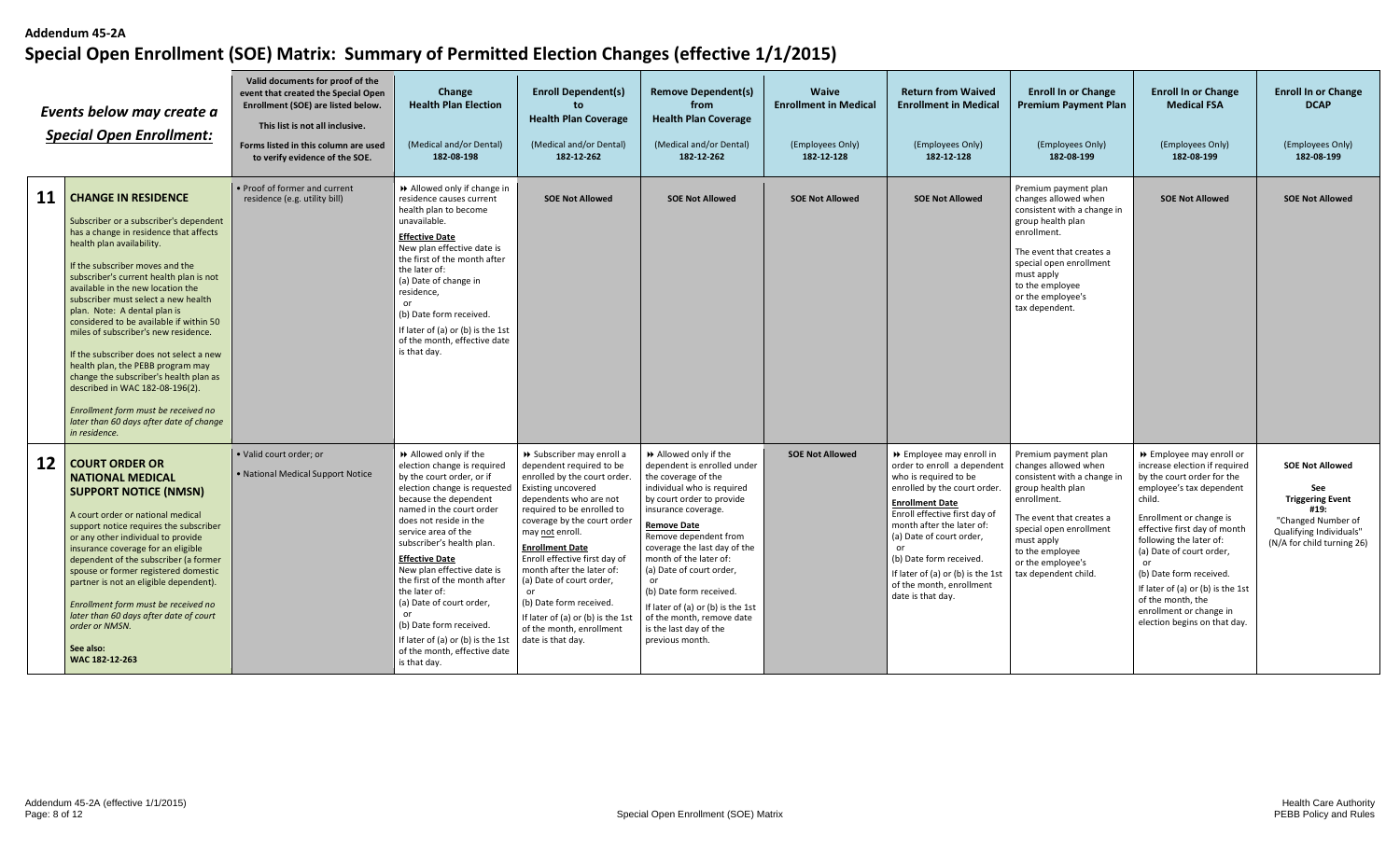|    | Events below may create a<br><b>Special Open Enrollment:</b>                                                                                                                                                                                                                                                                                                                                                                                                                                                                                                                                                                   | Valid documents for proof of the<br>event that created the Special Open<br>Enrollment (SOE) are listed below.<br>This list is not all inclusive.<br>Forms listed in this column are used<br>to verify evidence of the SOE. | Change<br><b>Health Plan Election</b><br>(Medical and/or Dental)<br>182-08-198                                                                                                                                                                                                                                                                                                                                                                                                                                            | <b>Enroll Dependent(s)</b><br>to.<br><b>Health Plan Coverage</b><br>(Medical and/or Dental)<br>182-12-262                                                                                                                                                                                                                                                                                                                                                                                                                                                                                                                        | <b>Remove Dependent(s)</b><br>from<br><b>Health Plan Coverage</b><br>(Medical and/or Dental)<br>182-12-262                                                                                                                                                                                                                                                                                                                     | <b>Waive</b><br><b>Enrollment in Medical</b><br>(Employees Only)<br>182-12-128                                                                                                                                                                                                                                                                                       | <b>Return from Waived</b><br><b>Enrollment in Medical</b><br>(Employees Only)<br>182-12-128                                                                                                                                                                                                                                                                                                                                                                                                       | <b>Enroll In or Change</b><br><b>Premium Payment Plan</b><br>(Employees Only)<br>182-08-199                                                                                                                                                    | <b>Enroll In or Change</b><br><b>Medical FSA</b><br>(Employees Only)<br>182-08-199                                                                                                                                                                                                                                                                                                                                                                                                                                                                                | <b>Enroll In or Change</b><br><b>DCAP</b><br>(Employees Only)<br>182-08-199 |
|----|--------------------------------------------------------------------------------------------------------------------------------------------------------------------------------------------------------------------------------------------------------------------------------------------------------------------------------------------------------------------------------------------------------------------------------------------------------------------------------------------------------------------------------------------------------------------------------------------------------------------------------|----------------------------------------------------------------------------------------------------------------------------------------------------------------------------------------------------------------------------|---------------------------------------------------------------------------------------------------------------------------------------------------------------------------------------------------------------------------------------------------------------------------------------------------------------------------------------------------------------------------------------------------------------------------------------------------------------------------------------------------------------------------|----------------------------------------------------------------------------------------------------------------------------------------------------------------------------------------------------------------------------------------------------------------------------------------------------------------------------------------------------------------------------------------------------------------------------------------------------------------------------------------------------------------------------------------------------------------------------------------------------------------------------------|--------------------------------------------------------------------------------------------------------------------------------------------------------------------------------------------------------------------------------------------------------------------------------------------------------------------------------------------------------------------------------------------------------------------------------|----------------------------------------------------------------------------------------------------------------------------------------------------------------------------------------------------------------------------------------------------------------------------------------------------------------------------------------------------------------------|---------------------------------------------------------------------------------------------------------------------------------------------------------------------------------------------------------------------------------------------------------------------------------------------------------------------------------------------------------------------------------------------------------------------------------------------------------------------------------------------------|------------------------------------------------------------------------------------------------------------------------------------------------------------------------------------------------------------------------------------------------|-------------------------------------------------------------------------------------------------------------------------------------------------------------------------------------------------------------------------------------------------------------------------------------------------------------------------------------------------------------------------------------------------------------------------------------------------------------------------------------------------------------------------------------------------------------------|-----------------------------------------------------------------------------|
| 13 | <b>GAIN OR LOSE ELIGIBILITY</b><br><b>FOR MEDICAID OR CHIP</b><br>Subscriber or a subscriber's dependent<br>becomes entitled to coverage under<br>Medicaid or a state children's health<br>insurance program (CHIP), or the<br>subscriber or a subscriber's dependent<br>loses eligibility for coverage under<br>Medicaid or CHIP.<br>Enrollment form must be received no<br>later than 60 days after date of gaining<br>or losing eligibility.<br>Note: For gaining eligibility, the 60-day<br>notice requirement is measured from<br>the later of:<br>-Date of eligibility,<br><b>or</b><br>-Date agency grants eligibility  | . Approval or Denial letter from<br>Medicaid or CHIP                                                                                                                                                                       | Allowed only if<br>subscriber removes<br>dependent from coverage<br>or enrolls dependent to<br>coverage.<br><b>Effective Date</b><br>New plan effective date is<br>the first of the month after<br>the later of:<br>(a) Date eligible for<br>Medicaid or CHIP,<br>or<br>(b) Date form received.<br>If later of (a) or (b) is the 1st<br>of the month, effective date<br>is that day.                                                                                                                                      | > Subscriber may enroll a<br>dependent who lost<br>eligibility for coverage under<br>Medicaid or CHIP. Existing<br>uncovered dependents who<br>did not lose eligibility may<br>not enroll.<br><b>Enrollment Date</b><br>Enroll effective first day of<br>month following the later<br>of:<br>(a) Date not eligible for<br>Medicaid or CHIP,<br>(b) Date form received.<br>If later of (a) or (b) is the 1st<br>of the month, enrollment<br>date is that day.                                                                                                                                                                     | Allowed only if<br>dependent enrolls to<br>Medicaid or CHIP coverage<br>when becoming eligible for<br>that coverage.<br><b>Remove Date</b><br>Remove dependent from<br>coverage the last day of the<br>month of the later of:<br>(a) Date eligible for<br>Medicaid or CHIP,<br>or<br>(b) Date form is received.<br>If later of (a) or (b) is the 1st<br>of the month, remove date<br>is the last day of the<br>previous month. | >> Allowed only if employee<br>enrolls to Medicaid when he<br>or she becomes eligible.<br><b>Waive Date</b><br>Waive coverage the last day<br>of the month of the later of<br>(a) Date eligible for<br>Medicaid or CHIP,<br>(b) Date form is received.<br>If later of (a) or (b) is the 1st<br>of the month, waive date is<br>the last day of the previous<br>month. | >> Employee must have lost<br>eligibility for Medicaid. Or,<br>if SOE is due to dependent<br>losing coverage under<br>Medicaid or CHIP, employee<br>may enroll in order to enroll<br>dependent. Existing<br>dependents may not enroll.<br><b>Enrollment Date</b><br>Enroll effective first day of<br>month after the later of:<br>(a) Date not eligible for<br>Medicaid or CHIP,<br>(b) Date form received.<br>If later of (a) or (b) is the 1st<br>of the month, enrollment<br>date is that day. | Premium payment plan<br>changes allowed when<br>consistent with a change in<br>group health plan<br>enrollment.<br>The event that creates a<br>special open enrollment<br>must apply<br>to the employee<br>or the employee's<br>tax dependent. | ▶ Employee may decrease<br>or revoke election if<br>employee or dependent<br>becomes eligible for<br>Medicaid or CHIP.<br>Employee may enroll or<br>increase election if<br>employee or dependent<br>loses eligibility for Medicaid<br>or CHIP.<br>Enrollment or change is<br>effective first day of month<br>following the later of:<br>(a) Date gaining or losing<br>eligibility for Medicaid or<br>CHIP,<br>or<br>(b) Date form received.<br>If later of (a) or (b) is the 1st<br>of the month, the<br>enrollment or change in<br>election begins on that day. | <b>SOE Not Allowed</b>                                                      |
| 14 | <b>BECOME ELIGIBLE FOR</b><br><b>STATE PREMIUM ASSISTANCE</b><br><b>SUBSIDY FOR PEBB HEALTH</b><br><b>PLAN COVERAGE FROM</b><br><b>MEDICAID OR CHIP</b><br>As required by HIPAA, subscriber or a<br>subscriber's dependent becomes<br>eligible for state premium assistance<br>subsidy for PEBB health plan coverage<br>from Medicaid or a state children's<br>health insurance program (CHIP).<br>Enrollment form must be received no<br>later than 60 days after date becoming<br>eligible.<br>Note: 60-day notice requirement is<br>measured from the later of:<br>-Date of eligibility,<br>-Date agency grants eligibility | · Eligibility or loss of eligibility letter<br>from Medicaid or CHIP                                                                                                                                                       | Allowed only if<br>subscriber enrolls, or<br>subscriber enrolls<br>dependent, after subscriber<br>or dependent becomes<br>eligible for state premium<br>assistance subsidy for PEBB<br>health plan coverage from<br>Medicaid or CHIP.<br><b>Effective Date</b><br>New plan effective date is<br>the first of the month after<br>the later of:<br>(a) Date eligible for state<br>premium assistance,<br>or<br>(b) Date form received.<br>If later of (a) or (b) is the 1st<br>of the month, effective date<br>is that day. | >> Subscriber may enroll a<br>dependent who has become<br>eligible for state premium<br>assistance subsidy for PEBB<br>health plan coverage from<br>Medicaid or CHIP. Existing<br>uncovered dependents who<br>did not become eligible for<br>state premium assistance<br>subsidy for PEBB health plan<br>coverage from Medicaid or<br>CHIP may not enroll.<br><b>Enrollment Date</b><br>Enroll effective first day of<br>month following the later<br>of:<br>(a) Date eligible for state<br>premium assistance,<br>(b) Date form received.<br>If later of (a) or (b) is the 1st<br>of the month, enrollment<br>date is that day. | <b>SOE Not Allowed</b>                                                                                                                                                                                                                                                                                                                                                                                                         | <b>SOE Not Allowed</b>                                                                                                                                                                                                                                                                                                                                               | ▶ Employee or dependent<br>must have become eligible<br>for state premium<br>assistance subsidy for PEBB<br>health plan coverage from<br>Medicaid or CHIP.<br><b>Enrollment Date</b><br>Enroll effective first day of<br>month after the later of:<br>(a) Date eligible for state<br>premium assistance,<br>(b) Date form received.<br>If later of (a) or (b) is the 1st<br>of the month, enrollment<br>date is that day.                                                                         | Premium payment plan<br>changes allowed when<br>consistent with a change in<br>group health plan<br>enrollment.<br>The event that creates a<br>special open enrollment<br>must apply<br>to the employee<br>or the employee's<br>tax dependent. | <b>SOE Not Allowed</b>                                                                                                                                                                                                                                                                                                                                                                                                                                                                                                                                            | <b>SOE Not Allowed</b>                                                      |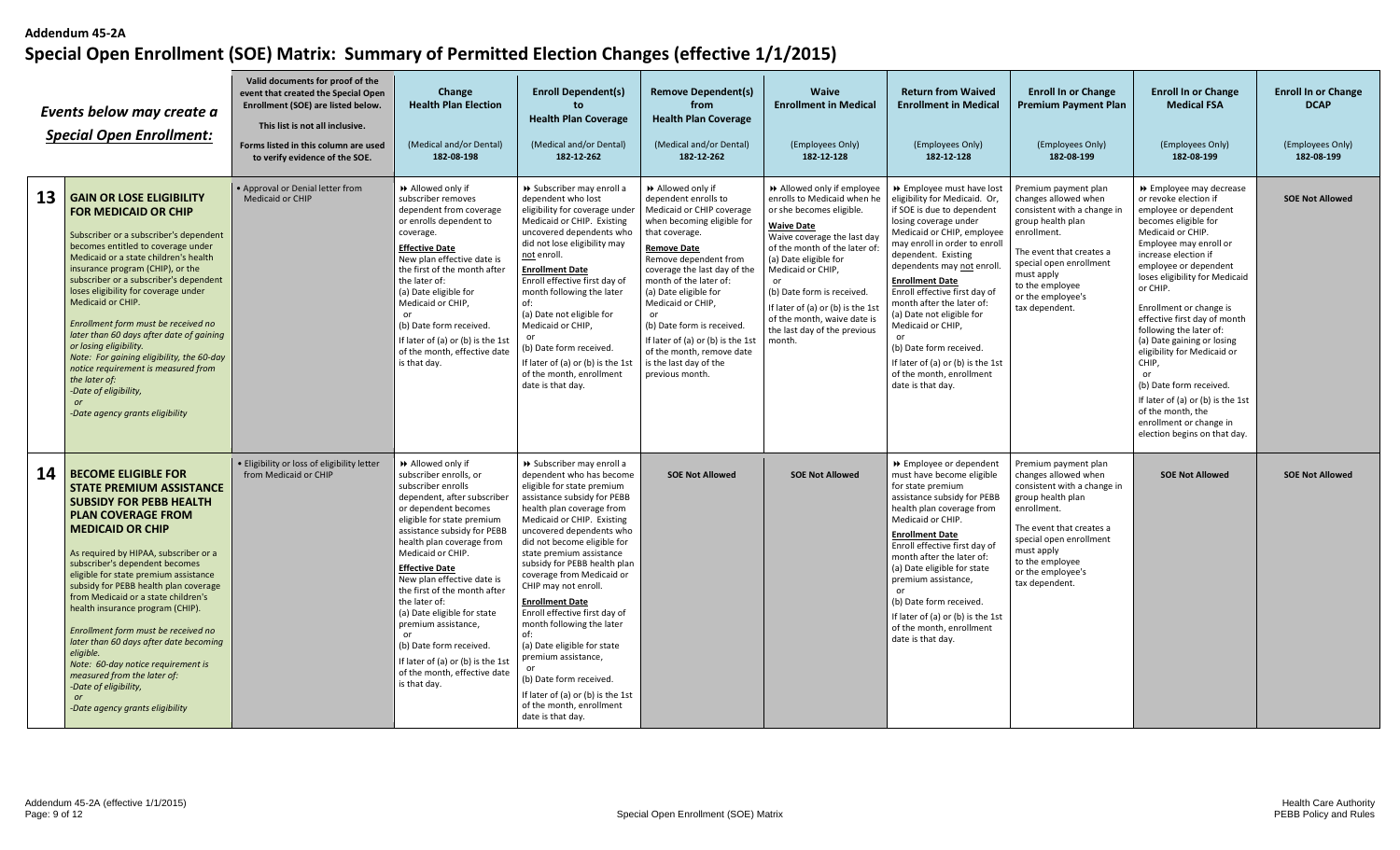|    | Events below may create a<br><b>Special Open Enrollment:</b>                                                                                                                                                                                                                                                                                                                                                                                                                                                                                                                                                                                                                                                                                                                                                                                                                                                                                     | Valid documents for proof of the<br>event that created the Special Open<br>Enrollment (SOE) are listed below.<br>This list is not all inclusive.<br>Forms listed in this column are used<br>to verify evidence of the SOE.                                                                                                                                                                      | Change<br><b>Health Plan Election</b><br>(Medical and/or Dental)<br>182-08-198                                                                                                                                                                                                                                                                                                                             | <b>Enroll Dependent(s)</b><br>to<br><b>Health Plan Coverage</b><br>(Medical and/or Dental)<br>182-12-262 | <b>Remove Dependent(s)</b><br>from<br><b>Health Plan Coverage</b><br>(Medical and/or Dental)<br>182-12-262 | <b>Waive</b><br><b>Enrollment in Medical</b><br>(Employees Only)<br>182-12-128 | <b>Return from Waived</b><br><b>Enrollment in Medical</b><br>(Employees Only)<br>182-12-128 | <b>Enroll In or Change</b><br><b>Premium Payment Plan</b><br>(Employees Only)<br>182-08-199                                                                                                                                                    | <b>Enroll In or Change</b><br><b>Medical FSA</b><br>(Employees Only)<br>182-08-199                                                                                                                                                                                                                                                                                                                                                                                                                                                                                                                                                                                 | <b>Enroll In or Change</b><br><b>DCAP</b><br>(Employees Only)<br>182-08-199 |
|----|--------------------------------------------------------------------------------------------------------------------------------------------------------------------------------------------------------------------------------------------------------------------------------------------------------------------------------------------------------------------------------------------------------------------------------------------------------------------------------------------------------------------------------------------------------------------------------------------------------------------------------------------------------------------------------------------------------------------------------------------------------------------------------------------------------------------------------------------------------------------------------------------------------------------------------------------------|-------------------------------------------------------------------------------------------------------------------------------------------------------------------------------------------------------------------------------------------------------------------------------------------------------------------------------------------------------------------------------------------------|------------------------------------------------------------------------------------------------------------------------------------------------------------------------------------------------------------------------------------------------------------------------------------------------------------------------------------------------------------------------------------------------------------|----------------------------------------------------------------------------------------------------------|------------------------------------------------------------------------------------------------------------|--------------------------------------------------------------------------------|---------------------------------------------------------------------------------------------|------------------------------------------------------------------------------------------------------------------------------------------------------------------------------------------------------------------------------------------------|--------------------------------------------------------------------------------------------------------------------------------------------------------------------------------------------------------------------------------------------------------------------------------------------------------------------------------------------------------------------------------------------------------------------------------------------------------------------------------------------------------------------------------------------------------------------------------------------------------------------------------------------------------------------|-----------------------------------------------------------------------------|
| 15 | <b>GAIN OR LOSE ELIGIBILITY FOR</b><br><b>MEDICARE, OR ENROLL OR CANCEL</b><br><b>ENROLLMENT IN MEDICARE PART D</b><br>Subscriber or a subscriber's<br>dependent:<br>becomes entitled (enrolled) to<br>Medicare, or<br>loses eligibility for Medicare, or<br>enrolls in or cancels enrollment in a<br>Medicare Part D plan.<br>If the subscriber's current health plan<br>becomes unavailable due to the<br>subscriber's or a subscriber's<br>dependent's entitlement to Medicare,<br>the subscriber must select a new<br>health plan as described in WAC 182-<br>$08-196(1)$ .<br>Enrollment form must be received no<br>later than 60 days after date of gaining<br>or losing eligibility for Medicare, or<br>enrolling or cancelling enrollment in<br>Medicare Part D.<br>Note: For gaining eligibility, the 60-day<br>notice requirement is measured from<br>the later of:<br>-Date of eligibility,<br>or<br>-Date agency grants eligibility | · Medicare Benefit Verification letter;<br><b>or</b><br>• Copy of Medicare card; or<br>. Notice of Denial of Medicare<br>Coverage; or<br>· Social Security denial letter; or<br>• Medicare Entitlement or Cessation<br>of Disability form; or<br>• Letter confirming enrollment or<br>cancellation of Medicare Part D<br>coverage; or<br>· Letter of declination of<br>Medicare Part D coverage | <b>Effective Date</b><br>New plan effective date is<br>the first of the month after<br>the later of:<br>(a) Date entitled to<br>Medicare, date of loss of<br>eligibility for Medicare, or<br>date of enrollment or<br>disenrollment from a<br>Medicare Part D plan,<br>or<br>(b) Date form received.<br>If later of (a) or (b) is the 1st<br>of the month, effective date<br>is that day.                  | <b>SOE Not Allowed</b>                                                                                   | <b>SOE Not Allowed</b>                                                                                     | <b>SOE Not Allowed</b>                                                         | <b>SOE Not Allowed</b>                                                                      | Premium payment plan<br>changes allowed when<br>consistent with a change in<br>group health plan<br>enrollment.<br>The event that creates a<br>special open enrollment<br>must apply<br>to the employee<br>or the employee's<br>tax dependent. | If employee or tax<br>dependent gains Medicare<br>eligibility, employee may<br>decrease election or revoke<br>enrollment.<br>If employee or tax<br>dependent loses Medicare<br>eligibility, employee may<br>increase election or enroll in<br>coverage.<br>Enrollment or change is<br>effective first day of month<br>following the later of:<br>(a) Date entitled to<br>Medicare, date of loss of<br>eligibility for Medicare, or<br>date of enrollment or<br>disenrollment from a<br>Medicare Part D plan,<br>or<br>(b) Date form received.<br>If later of (a) or (b) is the 1st<br>of the month, the<br>enrollment or change in<br>election begins on that day. | <b>SOE Not Allowed</b>                                                      |
| 16 | <b>HEALTH PLAN</b><br><b>BECOMES UNAVAILABLE</b><br>Subscriber or a subscriber's<br>dependent's current health plan<br>becomes unavailable because the<br>subscriber or enrolled dependent is no<br>longer eligible for a health savings<br>account (HSA). HCA may require<br>evidence that the subscriber or<br>subscriber's dependent is no longer<br>eligible for an HSA.<br>Enrollment form must be received no<br>later than 60 days after date health<br>plan becomes unavailable.                                                                                                                                                                                                                                                                                                                                                                                                                                                         | • Cancellation letter from HDHP; or<br>· Coverage confirmation in a new<br>health plan; or<br>· Medicare entitlement letter; or<br>• Copy of current tax return claiming<br>you as a dependent                                                                                                                                                                                                  | >> Allowed only when HSA<br>eligibility is lost.<br><b>Effective Date</b><br>New plan effective date is<br>the first of the month after<br>the later of:<br>(a) Date current health plan<br>becomes unavailable due to<br>loss of eligibility for a health<br>savings account (HSA),<br>or<br>(b) Date form received.<br>If later of (a) or (b) is the 1st<br>of the month, effective date<br>is that day. | <b>SOE Not Allowed</b>                                                                                   | <b>SOE Not Allowed</b>                                                                                     | <b>SOE Not Allowed</b>                                                         | <b>SOE Not Allowed</b>                                                                      | Premium payment plan<br>changes allowed when<br>consistent with a change in<br>group health plan<br>enrollment.<br>The event that creates a<br>special open enrollment<br>must apply<br>to the employee<br>or the employee's<br>tax dependent. | <b>SOE Not Allowed</b>                                                                                                                                                                                                                                                                                                                                                                                                                                                                                                                                                                                                                                             | <b>SOE Not Allowed</b>                                                      |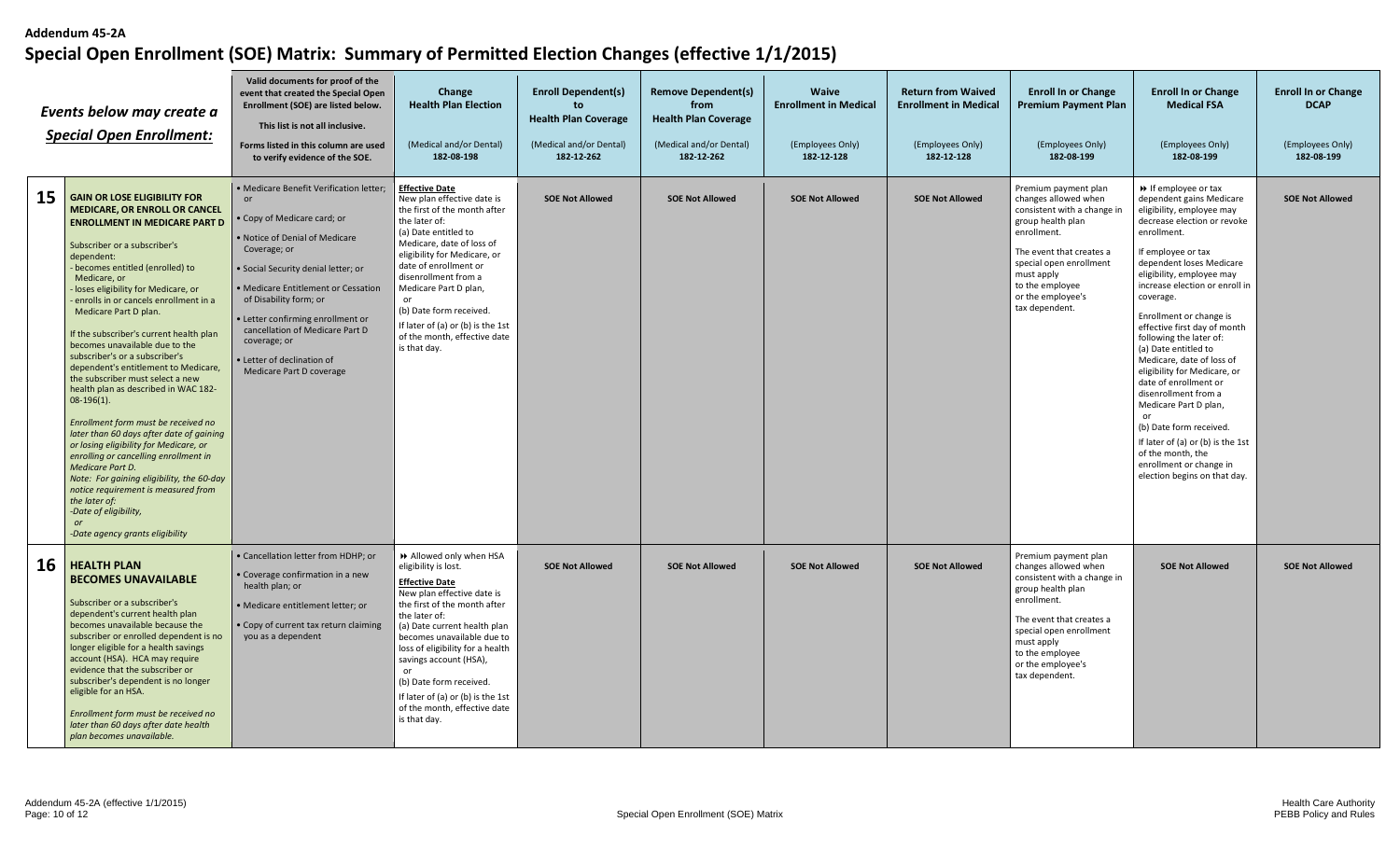|    | Events below may create a<br><b>Special Open Enrollment:</b>                                                                                                                                                                                                                                                                                                                                                                                                                                                                                                                                                                                                                        | Valid documents for proof of the<br>event that created the Special Open<br>Enrollment (SOE) are listed below.<br>This list is not all inclusive.<br>Forms listed in this column are used<br>to verify evidence of the SOE.                                                                                    | Change<br><b>Health Plan Election</b><br>(Medical and/or Dental)<br>182-08-198                                                                                                                                                                                                                                                    | <b>Enroll Dependent(s)</b><br>to<br><b>Health Plan Coverage</b><br>(Medical and/or Dental)<br>182-12-262 | <b>Remove Dependent(s)</b><br>from<br><b>Health Plan Coverage</b><br>(Medical and/or Dental)<br>182-12-262 | <b>Waive</b><br><b>Enrollment in Medical</b><br>(Employees Only)<br>182-12-128 | <b>Return from Waived</b><br><b>Enrollment in Medical</b><br>(Employees Only)<br>182-12-128 | <b>Enroll In or Change</b><br><b>Premium Payment Plan</b><br>(Employees Only)<br>182-08-199                                                                                                                                                    | <b>Enroll In or Change</b><br><b>Medical FSA</b><br>(Employees Only)<br>182-08-199 | <b>Enroll In or Change</b><br><b>DCAP</b><br>(Employees Only)<br>182-08-199                                                                                                                                                                                                                                                                                                                                                                                    |
|----|-------------------------------------------------------------------------------------------------------------------------------------------------------------------------------------------------------------------------------------------------------------------------------------------------------------------------------------------------------------------------------------------------------------------------------------------------------------------------------------------------------------------------------------------------------------------------------------------------------------------------------------------------------------------------------------|---------------------------------------------------------------------------------------------------------------------------------------------------------------------------------------------------------------------------------------------------------------------------------------------------------------|-----------------------------------------------------------------------------------------------------------------------------------------------------------------------------------------------------------------------------------------------------------------------------------------------------------------------------------|----------------------------------------------------------------------------------------------------------|------------------------------------------------------------------------------------------------------------|--------------------------------------------------------------------------------|---------------------------------------------------------------------------------------------|------------------------------------------------------------------------------------------------------------------------------------------------------------------------------------------------------------------------------------------------|------------------------------------------------------------------------------------|----------------------------------------------------------------------------------------------------------------------------------------------------------------------------------------------------------------------------------------------------------------------------------------------------------------------------------------------------------------------------------------------------------------------------------------------------------------|
| 17 | <b>CONTINUITY OF CARE</b><br>Subscriber or subscriber's dependent<br>experiences a disruption of care that<br>could function as a reduction in<br>benefits for the subscriber or the<br>subscriber's dependent for a specific<br>condition or ongoing course of<br>treatment.<br>The subscriber may not change their<br>health plan election if the subscriber's<br>or dependent's physician stops<br>participation with the subscriber's<br>health plan unless the PEBB program<br>determines that a continuity of care<br>issue exists. (See 182-08-198 for<br>specific circumstances).<br>Enrollment form must be received no<br>later than 60 days after date of<br>disruption. | • Submit request for a plan change to<br>the Health Care Authority:<br>PEBB Program<br>Attn: Clinical & Quality Programs<br>Manager<br>PO Box 42684<br>Olympia, WA 98504-5502                                                                                                                                 | Allowed only if meeting a<br>specific circumstance<br>described in rule.<br><b>Effective Date</b><br>New plan effective date is<br>the first of the month after<br>the later of:<br>(a) Date of disruption,<br>or<br>(b) Date form received.<br>If later of (a) or (b) is the 1st<br>of the month, effective date<br>is that day. | <b>SOE Not Allowed</b>                                                                                   | <b>SOE Not Allowed</b>                                                                                     | <b>SOE Not Allowed</b>                                                         | <b>SOE Not Allowed</b>                                                                      | Premium payment plan<br>changes allowed when<br>consistent with a change in<br>group health plan<br>enrollment.<br>The event that creates a<br>special open enrollment<br>must apply<br>to the employee<br>or the employee's<br>tax dependent. | <b>SOE Not Allowed</b>                                                             | <b>SOE Not Allowed</b>                                                                                                                                                                                                                                                                                                                                                                                                                                         |
| 18 | <b>CHANGE DEPENDENT</b><br><b>CARE PROVIDER</b><br><b>(WITH INCREASED OR</b><br><b>DECREASED COST)</b><br>If employee changes dependent care<br>provider, the change to DCAP can<br>reflect the cost of the new provider,<br>provided the dependent care provider<br>is not a relative as defined in Section<br>152 (a)(1) through (8), incorporating<br>the rules of Section 152 (b)(1) and (2)<br>of the IRC.<br>Enrollment form must be received no<br>later than 60 days after date of cost<br>change.                                                                                                                                                                          | • Letter from both the current and<br>new daycare providers stating the<br>premium amount for qualifying<br>individuals and the due date; or<br>· Billing statement from both the<br>current and new daycare providers<br>stating the premium amount for<br>qualifying individuals and the<br>statement date. | <b>SOE Not Allowed</b>                                                                                                                                                                                                                                                                                                            | <b>SOE Not Allowed</b>                                                                                   | <b>SOE Not Allowed</b>                                                                                     | <b>SOE Not Allowed</b>                                                         | <b>SOE Not Allowed</b>                                                                      | <b>SOE Not Allowed</b>                                                                                                                                                                                                                         | <b>SOE Not Allowed</b>                                                             | ▶ Change must be<br>consistent with the<br>increased or decreased cost<br>of services of the new<br>provider for an IRC Section<br>21(b)(1) qualifying<br>individual.<br>Enrollment or change is<br>effective first day of month<br>following the later of:<br>(a) Date of cost increase or<br>decrease,<br>or<br>(b) Date form received.<br>If later of (a) or (b) is the 1st<br>of the month, the<br>enrollment or change in<br>election begins on that day. |